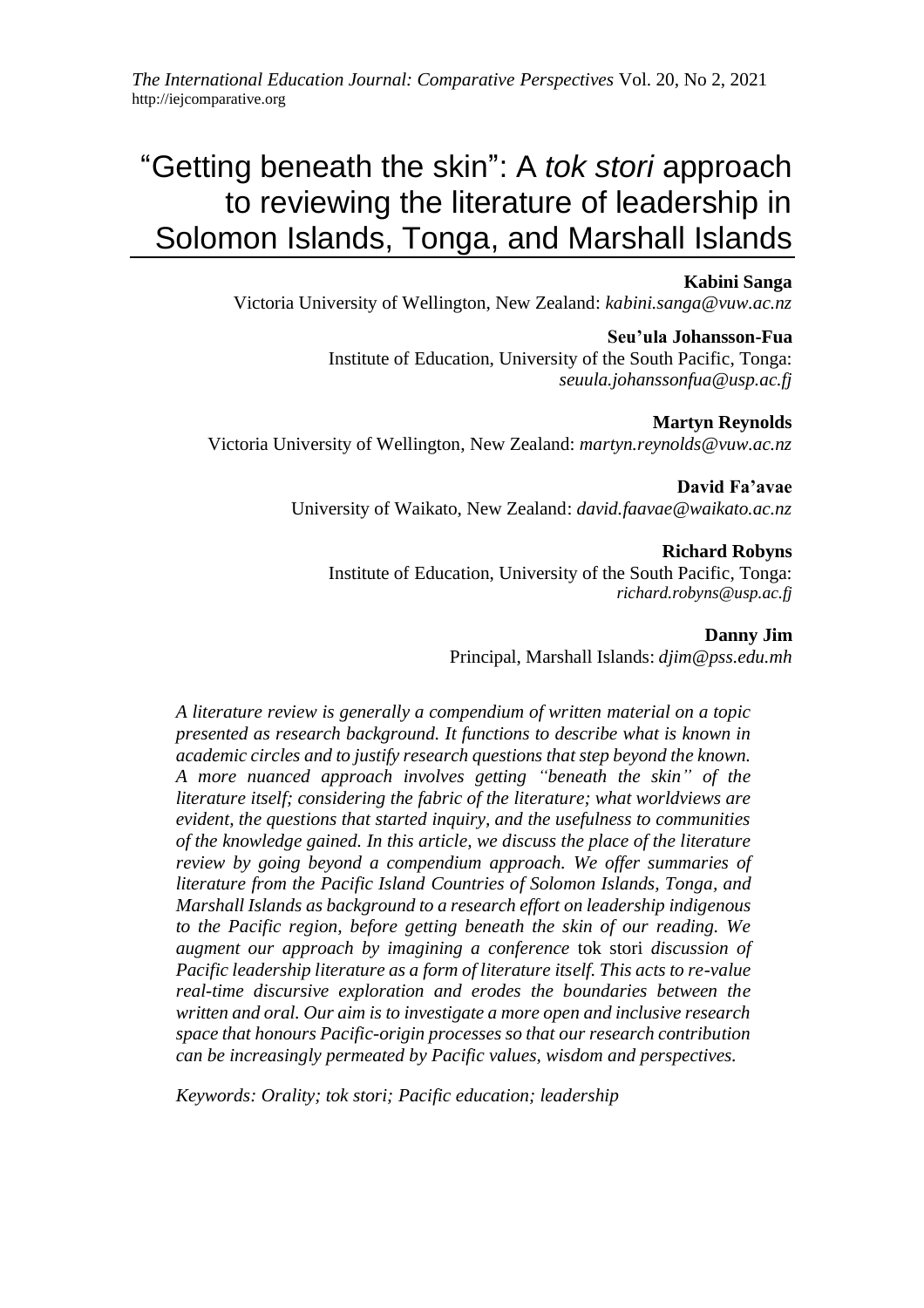## **INTRODUCTION**

The focus of this article is the concept of academic literature; how we think about what it is, how it came to be, and how it might be treated. The term literature generally refers to written outputs of research. Most articles provide a compendium of research literature organized as a single body or in tranches that address aspects of a context to justify current research. This article seeks to nuance the value of assembling literature, using a current research initiative on school leadership in the Pacific as a case study. We aim to get some way "beneath the skin" of these corpora. We understand the skin of leadership literature to be what it has to say about leadership. Residing beneath this are matters such as assumptions about worldviews, the value of asking certain questions in certain ways, and ideas about the usefulness of inquiry.

Further, we question the boundaries of literature itself through the concept of oral literature. In scholarly circles, literature is generally understood as the written output of researchers elevated to that status by single- or double-blind peer review and other publisher-executed forms of quality control (Snodgrass, 2006). Unpublished or unreviewed material is called grey literature (Conn et al., 2003), and is often the output of organizations whose main function is not academic publishing (Hopewell et al., 2005). Grey literature might be included in a literature review. However, when oral literature is discussed, it is generally for aesthetic anthropological interest (see, e.g., Finnegan, 2012) or as a methodological matter in relation to an orality (or oral form) such as *talanoa* (Vaioleti, 2011), *tok stori* (Sanga et al., 2018) or *yarning* (Bessarab & Ng'andu, 2010). The significance of orality for communities whose intellectual traditions remain orally based, and for whom written communication and research has a short history, suggests that it is appropriate to consider orally held and transmitted wisdom as literature. To be literate in an area is to be knowledgeable and need not be limited to the written word (Toumu'a, 2014).

Indigenous oral knowledge is sometimes represented in research as a subject matter. Examples include ethics (Sanga, 2015), knowledge guardianship (Sanga & Reynolds, 2020) and traditional environmental knowledge (Pollard et al., 2015). Sometimes, the discussion weaves an iterative pattern of participants' oral contributions and written literature. However, seldom are oral contributions imagined as literature or valued in literature reviews in similar ways to written research. We tentatively explore the benefits of intersecting these forms.

One possible reason for the division maintained between written and oral literature is the concept of objectivity as present in review and publishing processes. Perhaps oral literature appears too individual, too positionally framed, too partial an understanding, or merely opinion. However, when we "get under the skin" of written leadership literature, positionality is highlighted in the approach of researchers, the partialness of research, and limitations on what can be claimed. Consequently, confining oral literature to supplementary roles appears somewhat arbitrary. This is especially true when pursuing literature that engages with societies steeped in oral intellectual traditions where written forms have short histories.

Oral traditions are often linked to performativity. The performance of oral knowledge is the way in which the body makes sense of abstract meaning. For example, Tongan *maau* (poetry) is performed through song and dance. Including, in a literature review, oral knowledge/stories, in this case stories of leadership, means taking account of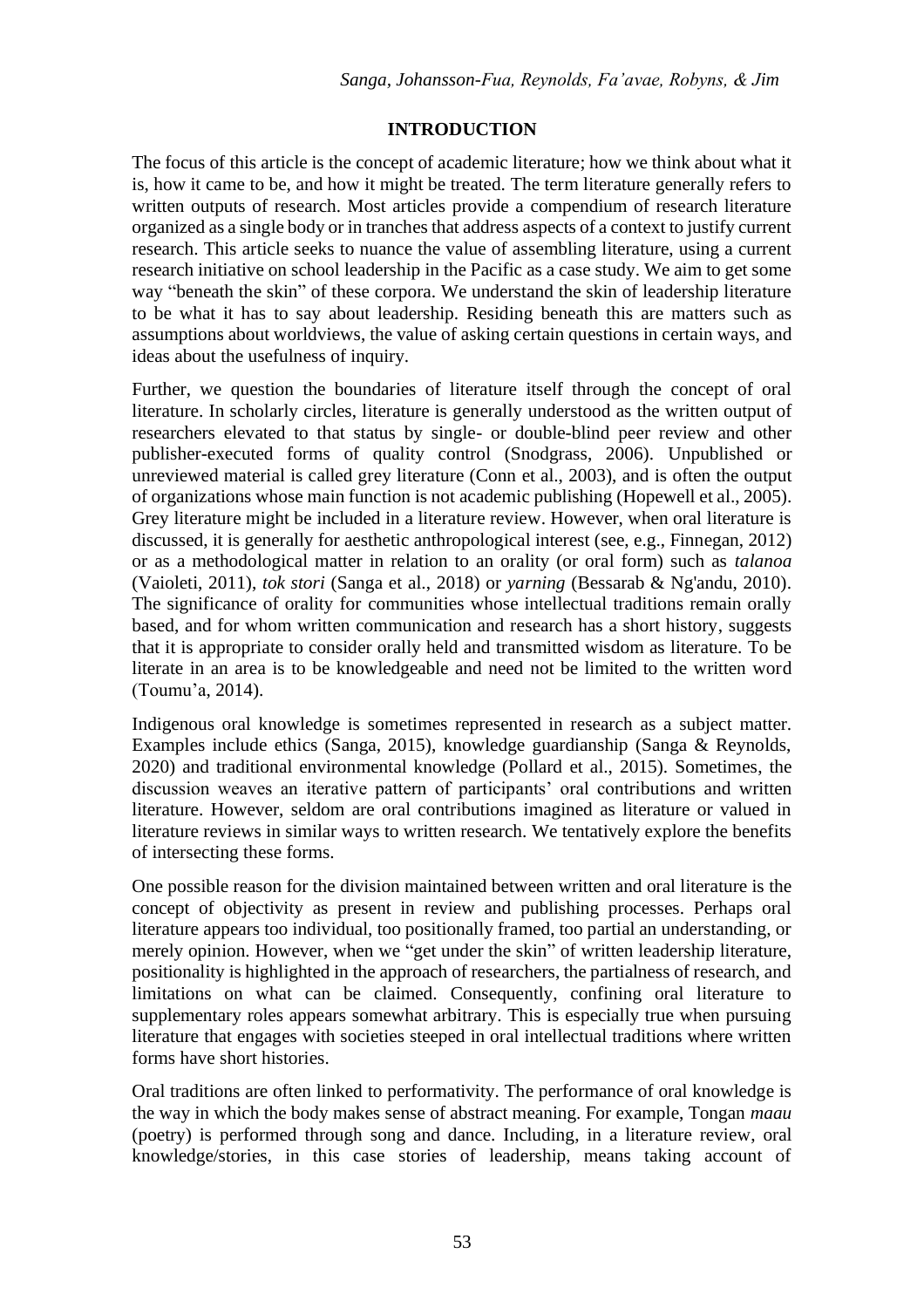understandings that not only reside in the mind but also in the *loto* (soul/spirit). This is felt knowledge; the body makes sense of the knowing through performance. Paradoxically, because of the nature of academic communication and the expected outputs of research, we are writing about oral traditions. However, as a step towards balancing the traditions of the academy and those of our research partners, we weave together oral contributions about leadership literature from a digital conference *tok stori* session and matters from the subsurface of the literature presented in that session. The oral and written contributions add mutual insight. This article tentatively suggests the kinds of learning that can come from this kind of weaving.

We begin by providing a brief research background, including a general discussion of the value of reviewing literature. Summaries of three bodies of written literature from three Pacific Island Countries (PICs) are then presented, and ideas about leadership are drawn from these. Next, a discussion is staged that pays attention to some of the matters that lie "beneath the skin" of the three bodies of literature. We intersect oral contributions drawn from a *tok stori* session under the auspices of the Oceania International and Comparative Education Society (OCIES) at the "Festival of OCIES 2020 Virtual Conference" with the written literature on which the session was based. By way of conclusion, we consider the value of this woven approach to reviewing literature in the context of our research and signal possible benefits for researchers in other contexts from praxis that honours the traditions of research partners whose lives are lived beyond the academy.

## **THE LITERATURE REVIEW**

The literature review is a valuable aspect of qualitative research (Creswell & Creswell, 2017). However, not all reviews are the same; context shapes intent, focus and structure. For example, there are reflexive approaches to literature review, such as grounded theory (Thornberg & Dunne, 2019) and emerging post-foundational approaches (e.g., Mizzi, 2013). There are also emergent efforts to recognize broader forms of academic literature. These include Creative Arts and Community Voices pieces in this journal (McCormick, 2020). Building on the expanding conceptualization of both literature and review, we present three overlapping aspects of reviews salient to this discussion drawn from Haverkamp and Young (2007); that is, the review as foundation, as an account of perspective, and as an exploration of paradigm. These aspects deal with the related questions of what, how and why knowledge has been constructed in literature.

First, the literature review as foundation. Haverkamp and Young (2007) say "there is a consensus that existing literature is important in establishing the scientific context and purpose of a study, its rationale, and anticipated contribution" (p. 285). In other words, research that takes account of extant literature can find justification from the sum of what is (and what is not) known about a topic of interest so that literature provides a foundation for new research.

Second, Haverkamp and Young (2007) note the way literature portrays the perspective(s) researchers have taken to a field. This aspect pays attention to how things became known. A literature review can take account of the "voice(s)" represented in research, the dynamics of a field that researchers have (and have not) attended to, the constructs they used in theorization, and so on.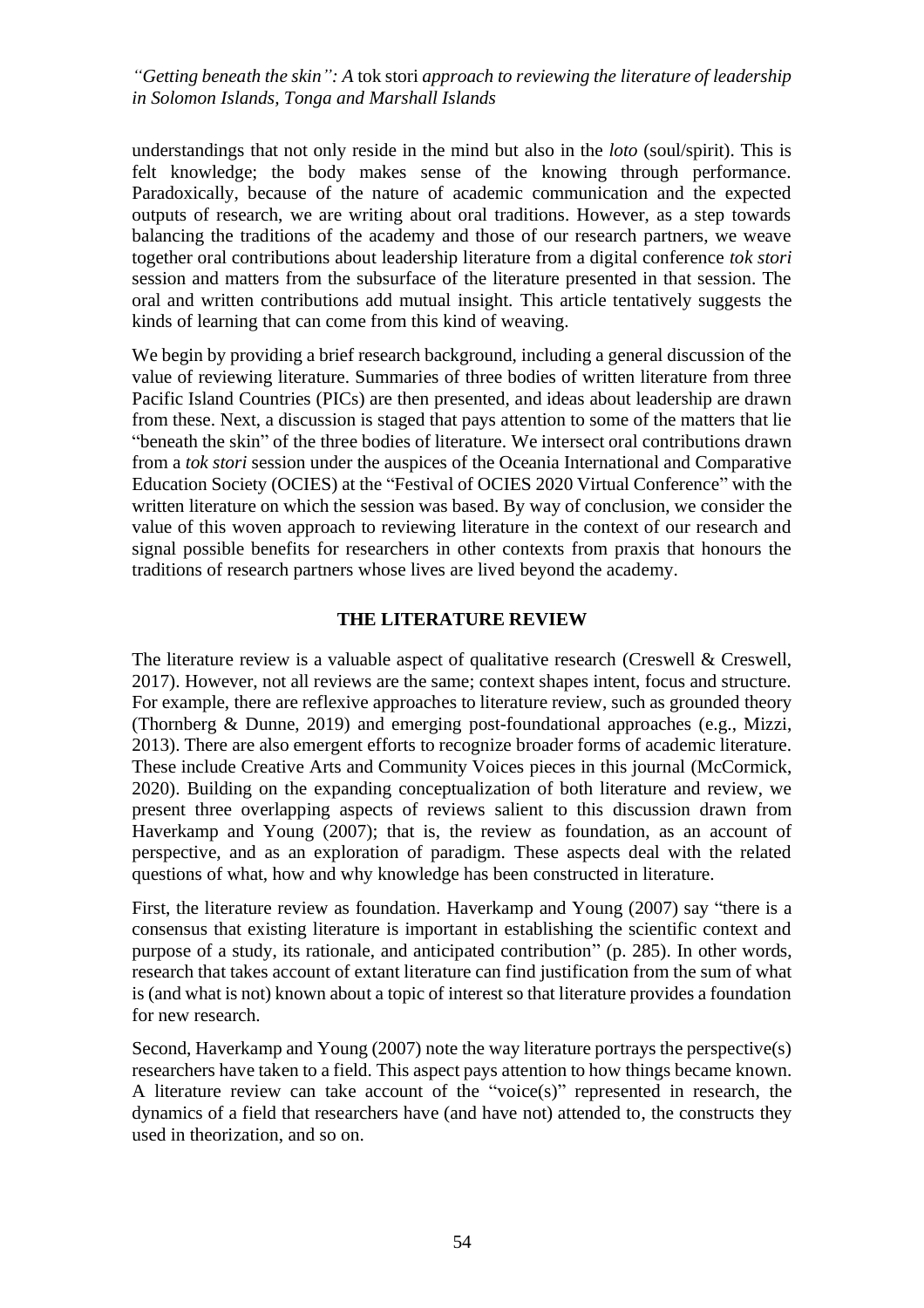A third important aspect of a literature review is its paradigmatic portrayal of a field (Haverkamp & Young, 2007). Attention to paradigm shines light on the stance researchers adopt. Mackenzie and Knipe (2006) discuss a paradigm as a set of related assumptions, a philosophical orientation, or a set of beliefs about the nature of knowledge. These renditions point to ontology; researchers embed their research approach in assumptions, beliefs, and philosophies, which are all elements of worldview. The ontology in which the research makes sense can be their own or the ontologies of research participants. Since literature sits on an ontological platform, it can be mined for paradigmatic information.

In this article, we attend first to the content of the school leadership literature of three PICs as a foundation for our research. We then examine the perspectives and paradigms that sit beneath the skin of the literature, a move enriched by honouring the potential of oracies in Pacific ontologies.

## **School leadership literature**

We are involved in research that seeks to learn from and offer benefit to school leaders. Our main question is: How is leadership understood in different Pacific cultural contexts operationalized in the context of school leadership? This research, coordinated by the Development Leadership Program (www.dlprog.org) for DFAT, and involving staff from the Institute of Education, University of the South Pacific (USP) and Victoria University of Wellington/Te Herenga Waka, aims to increase knowledge, support contextualization in future donor-aid initiatives, and enhance curriculum developments in a regional school leadership qualification, the Graduate Certificate in School Leadership (GCSL) (Sanga, Maebuta et al., 2020).

Leadership has been understood in multiple ways: behaviour, influence over others, individual traits, interaction patterns, perception of others regarding legitimacy of influence, role relations, and the occupation of an administrative position (Yukl, 1994). As a working definition, we follow Yukl: leadership "involves a social influence process whereby intentional influence is exerted by one person [or group] over other people [or groups] to structure the activities and relationships in a group or organization" (Yukl, 1994, p. 3). This definition emphasizes "influence" and "relationships" as key social processes in leadership. This is appropriate because of the centrality of relationships (Anae, 2019; Vaai & Casamira, 2017; Vaai & Nabobo-Baba, 2017) and influence through relationships (Sanga & Walker, 2012) in many Pacific cultures. Our foci include what has been called Indigenous leadership (Khalifa et al., 2019); locally framed leadership as understood and practiced by the peoples of the PICs with whom we are engaged. We are also interested in how introduced forms of leadership are translated, negotiated and operationalized on the ground through relationships, and the interplay between coexisting leadership models.

Our approach to leadership takes the "direction of naming" (Sanga & Reynolds, 2017, p. 198) from the point of view of leadership practitioners in schools and communities. This recognizes the value of their wisdom, capabilities, experiences and reflections to themselves, their communities and to wider groups involved in leadership and education. Thus, in order to begin to sift what is known and to sharpen our research conversations, members of the research team produced elements of the literature review summarized here. As individuals, we adopted our own approaches.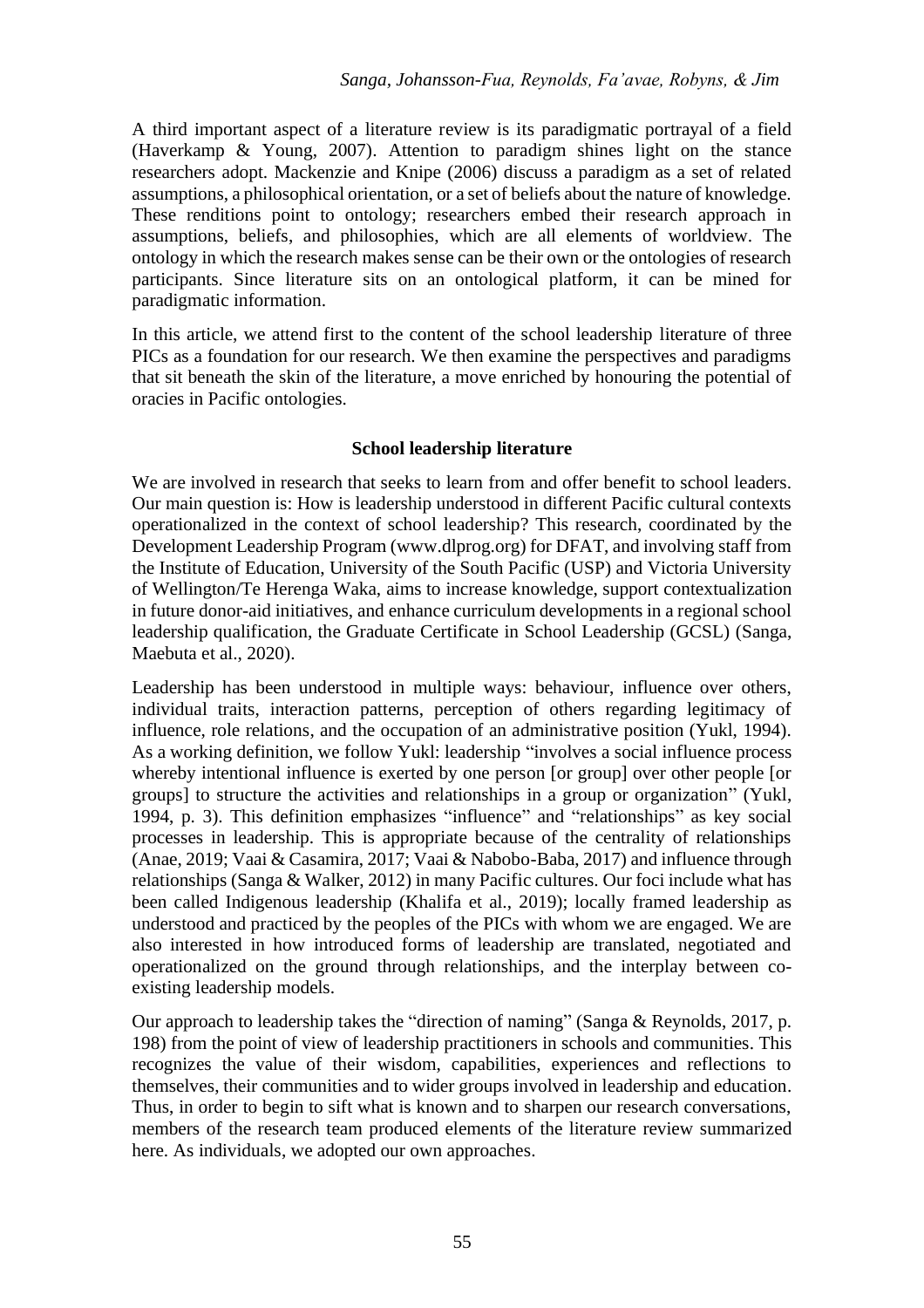The Solomon Islands corpus was assembled through a combination of Google Scholar searches (using terms such as "Solomon Islands leadership", "Solomon Islands education", followed by terms derived from the results of initial searches such as "Big Man" and "matrilineal leadership Solomons"), following the bibliographic genealogy of recent writings in the area, and consultation with Solomon Island experts and practitioners in the field. The Marshall Islands (RMI) corpus was assembled by a grounded approach through *bwebwenato* (relationally mediated conversations) with school and community leaders and their lived experiences of leadership and service. The few published sources were woven together with *Kajin Majōl* (Marshallese) ideas and ideals of leadership knowledge and practices as reflected and articulated by the school and community leaders. The Tongan body of literature originated in a compilation of PhD theses written by Tongans to mark the USP's 50<sup>th</sup> Anniversary. The collection is in the USP Tonga Campus Library in a special section commissioned by His Majesty Tupou VI, as *Kuku Kaunaka*. To prepare a brief for His Majesty, the abstracts from the 100+ theses were compiled into a book. This led to the revelation that there were only two PhD theses based on Tongan conceptualizations of educational leadership as practiced in Tonga: Paongo (1999) and Johansson-Fua (2003). Consequently, for this research, the Tongan corpus was compiled by expanding the education-based literature search using data base searches such as Google Scholar to include relevant leadership literature from other disciplines, including history, sociology, and political science.

No claim is made that the review is exhaustive. Instead, we highlight differences in the bodies of literature found to date, the result of the various search processes employed, level of prior knowledge and funding, research and publishing agendas.

## **Solomon Islands**

There are multiple domains in Solomon Islands thinking, a consequence of a history that involves established clan systems of governance, the influence of Christian missionaries, and colonialism more generally. Sanga and Reynolds (2019) and Sanga (2008, 2009) discuss three domains with matching "masters". These are culture (or *kastom*), church, and formalized institutions. It is in this complex territory that Solomon Islands leadership studies are located.

There are also multiple models of leadership in Solomon Islands. Rowland (2016) outlines the Big Man (or Big Woman, (Pollard, 2006)) whose title and dignity rests on strength, cultural knowledge, wealth, and its distribution (Kabutaulaka, 1998); Chief (see also Ruqebatu, 2008), a tribal or clan leader who holds a life-long position related to land ownership and may be involved in resolving disputes; and *Lida*, sometimes developed through programs by groups such as churches, civil society, and formal sector organizations, including for female leaders. In a multi-domain context, gender plays out in various ways (Sanga, 2008) and tensions between leadership models can exist. School leadership is in the institutional domain (Sanga, 2009) but seeks to serve *kastom* defined and organized communities in a multi-ethnic context. Ruqebatu (2008) suggests that against the background of *kastom* leadership, school leadership may be a site of tension because "leadership within the school context is new and though there are similarities [with traditional forms] it is conceptually different" (p. 3).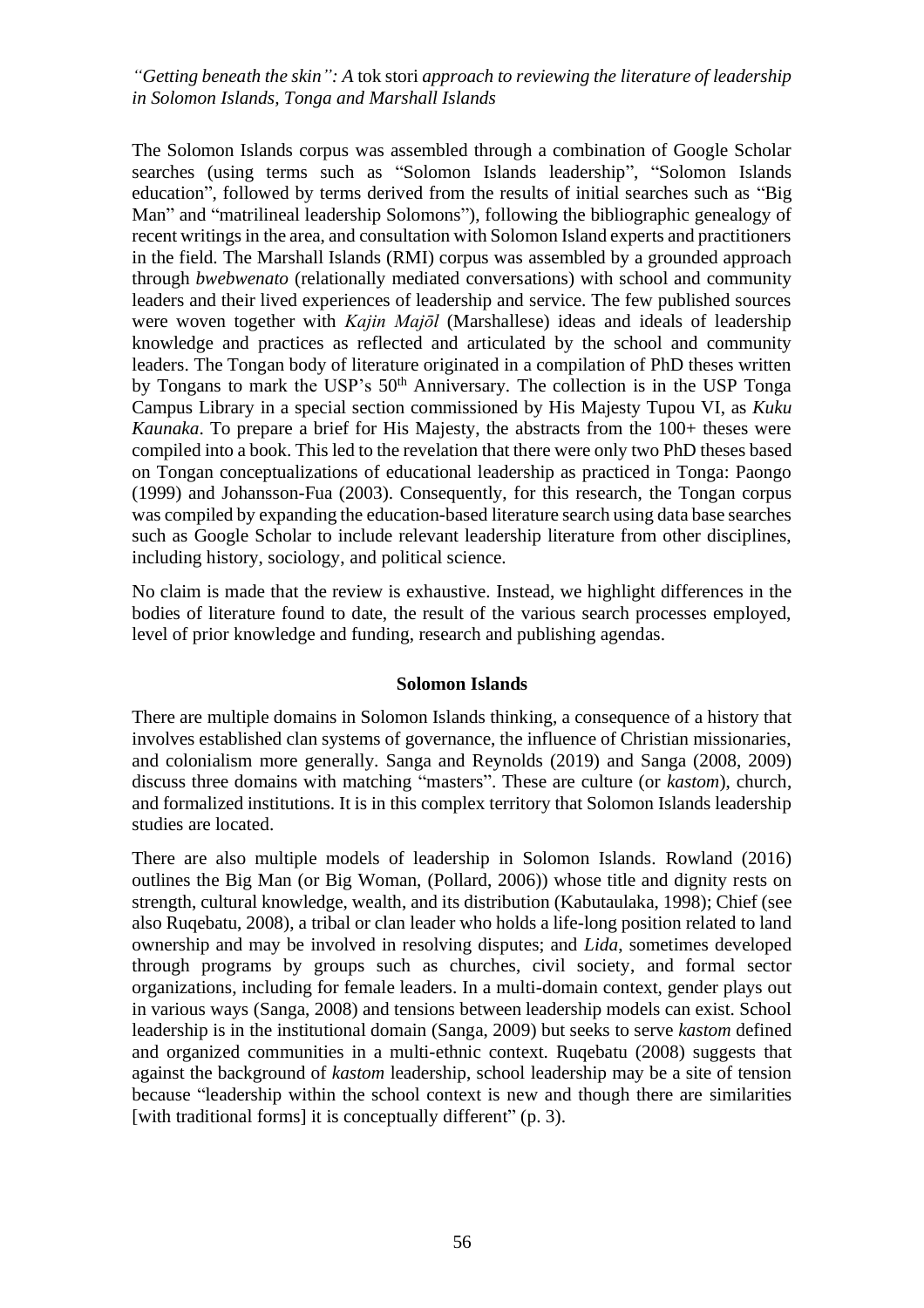Literature about educational leadership in Solomon Islands can be usefully divided into two bodies. The first pays attention to how effective school leadership can be understood. Examples include Sanga and Maneipuri (2002), Misite'e (2008), and Ruqebatu (2008). Each provides a multi-component model of effectiveness in school leadership. In addition, Rodie (2011) advocates for school leadership in a cooperative and communal form embedded in "villages of learning" (p. 209). This metaphor references shared, community focused leadership.

The second body of Solomon Islands leadership literature deals with education leadership development. Sanga, Maebuta, et al. (2020) draw on a range of research (e.g., Lingam, 2011; Lingam & Lingam, 2014; Malasa, 2007; Rouikera, 2013; Sisiolo, 2010) to note that training has generally taken place in Honiara, the capital; has been offered to small cohorts; and is sometimes outsourced to institutions from outside Solomon Islands. Sanga and Houma (2004) state leadership models used in training do not adequately describe the role of the Solomon Island principal. Rouikera (2013) decries the limitations of imported leadership models; Sanga and Taylor (2001) question the hierarchical relationships that often underpin aid-funded leadership training and point to mutual learning as a productive framing for this kind of activity.

A body of literature is also developing on Solomons-designed and delivered programs including the GCSL (Sanga, Reynolds, Houma, et al., 2020; Sanga et al., 2018), embracing work that specifically unpacks contextualization in Solomon Islands leadership training (Sanga, Maebuta, et al., 2020) and that sits well with regional rethinking education initiatives (Sanga, 2003).

The under-representation and under-appreciation of women in Solomon Islands school leadership for various reasons including patrilineal structures in education despite wider matrilineal social structures in some areas, is a theme in the literature (Akao, 2008; Edwards et al., 2016; Houma, 2011; Maezama, 2015; Sisiolo & Giles, 2011).The multifaceted ways gender plays out in leadership illustrate the complexity of the relationship between leadership models and cultural understandings (Sanga, 2008).

There is also grey literature pertinent to educational leadership in Solomon Islands. Ruqebatu (2008) calls for a fully developed official educational leadership model and the *Solomon Islands Teaching Service Handbook* (MEHRD, 2011) pays attention to three characteristics of school leaders: professional attributes, professional knowledge, and interpersonal and pedagogic practices. However, the literature suggests that this leadership model is not always borne out in practice (Akao, 2008; Aruhu, 2010; Memua, 2011).

# **Marshall Islands**

When compared to the Solomon Islands, the readily available literature of school leadership of the RMI is thin. Consequently, we revert to literature that pays attention to Marshall Islands leadership more generally. Relationships between the general leadership literature and school leadership literature are then offered.

Leadership is a valued practice in the RMI (Jim et al., 2021). Many authors position Marshallese concepts of leadership by tracing storied connections between people, the cosmos, sea, and land, significant events, and supernatural powers and beings (Carucci, 1989; Dobbin & Hezel, 2011; Dvorak, 2016; McArthur, 2004; Rudiak-Gould, 2011).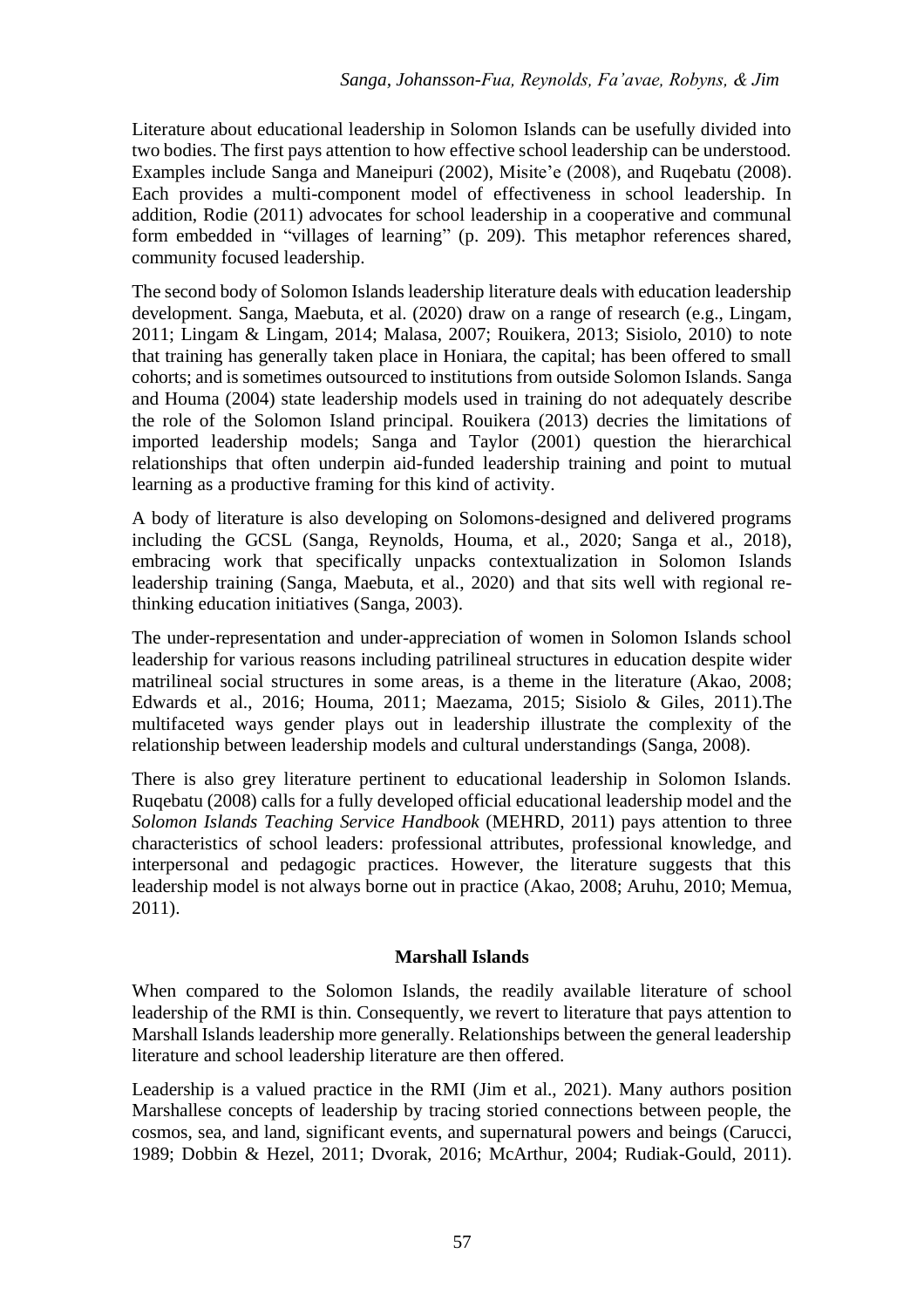Stories are the basis of Marshallese leadership structures (Dobbin & Hezel, 2011; McArthur, 2004) and establish the origin of power (Dobbin & Hezel, 2011), who it is bestowed upon (McArthur, 2004), how power and leadership are structured and legitimized (Peterson, 2009), and how leadership is characterized (Carucci, 1989; Rudiak-Gould, 2011). Dobbin and Hezel (2011) identify the source of leadership power by reference to the sky god and island creator, Lowa. Several authors (Dobbin & Hezel, 2011; Hage, 1998; Jetnil-Kijiner, 2014; Walsh, 2003) present the story of Liwatounmour as cosmological evidence of the origins of leadership. Other relevant stories include that of Letao (Carucci, 1989). Leadership stories contribute to identities of "we" and "they" which help Marshallese make sense of who they are and what they experience (Carucci, 1989).

Leadership and followership are holistically linked in RMI conceptualizations. According to Petersen (2009), leadership legitimacy is based on connections to those who first settled an atoll or established a community. Authority is given by the extended family or clan (Palafox et al., 2011; Petersen, 2006, 2009) through land rights (Kupferman, 2011; Palafox et al., 2011; Taafaki & Fowler, 2019) and involves specialized and protected types of knowledge and expertize (Palafox et al., 2011; Stone, 2001). Patterns of reciprocity are established through land, family, and history so that leadership and sustainability are integrated.

The cosmologically rooted relationship between gender and leadership is interwoven in complex ways (Hage, 2000; Kupferman, 2011). Traditionally, leadership and power have been derived through matrilineal kinship that has its origins in the Loktanur narrative (Ahlgren, 2016; Dobbin & Hezel, 2011; McArthur, 2004; Vinson, 2017). Loktanur, a mythical mother figure from the sky, asked each of her sons if she could accompany them on a canoe race; all but her youngest son, Jebro, refused. Loktanur gifted Jebro a sail which he used to win the race and be awarded the *iroij* title (Ahlgren, 2016). The stories of Liwatounmour and Loktanur bestow the prerogative of the female line in chiefly succession (Dobbin & Hezel, 2011; McArthur 2004). The power of the narratives is manifest because current chiefly lines and leadership rights and roles are traced through the female side (Dobbin & Hezel, 2011; Hage, 2000; Hezel, 2001; McArthur, 2004; Petersen, 2009; Pollock, 1974; Spennemann, 2006).

In addition to gaining legitimacy through matrilineal links, Marshallese leaders were traditionally expected to have leadership qualities displayed by key characters of origin stories (Ahlgren, 2016; Petersen, 2009; Rudiak-Gould 2011). For instance, Loktnur and Jebro's story reveals that successful leaders are expected to reflect generosity and obedience towards elders (Ahlgren, 2016), diligence, persistence, resilience, humility, and respect towards the needs of their matrilineage through the effective management of resources (McArthur, 2004; Petersen, 2009). Petersen (2009) identifies the ability to prevent strife coupled with the ability to be gentle and caring as key leadership qualities valued by the Marshallese. The matrilineal logic of Marshallese kinship and its links to the land promote the life-giving qualities of nurturing and love; a leader must be able to strongly defend the kinship extension of the mother and her life-giving power.

Jim et al (2021) bring cosmological, experiential, and school leadership together through the *Kanne Lobal* canoe-based framework. This has been applied to the leadership and educational aspirations of elementary school leaders in the RMI. School principal and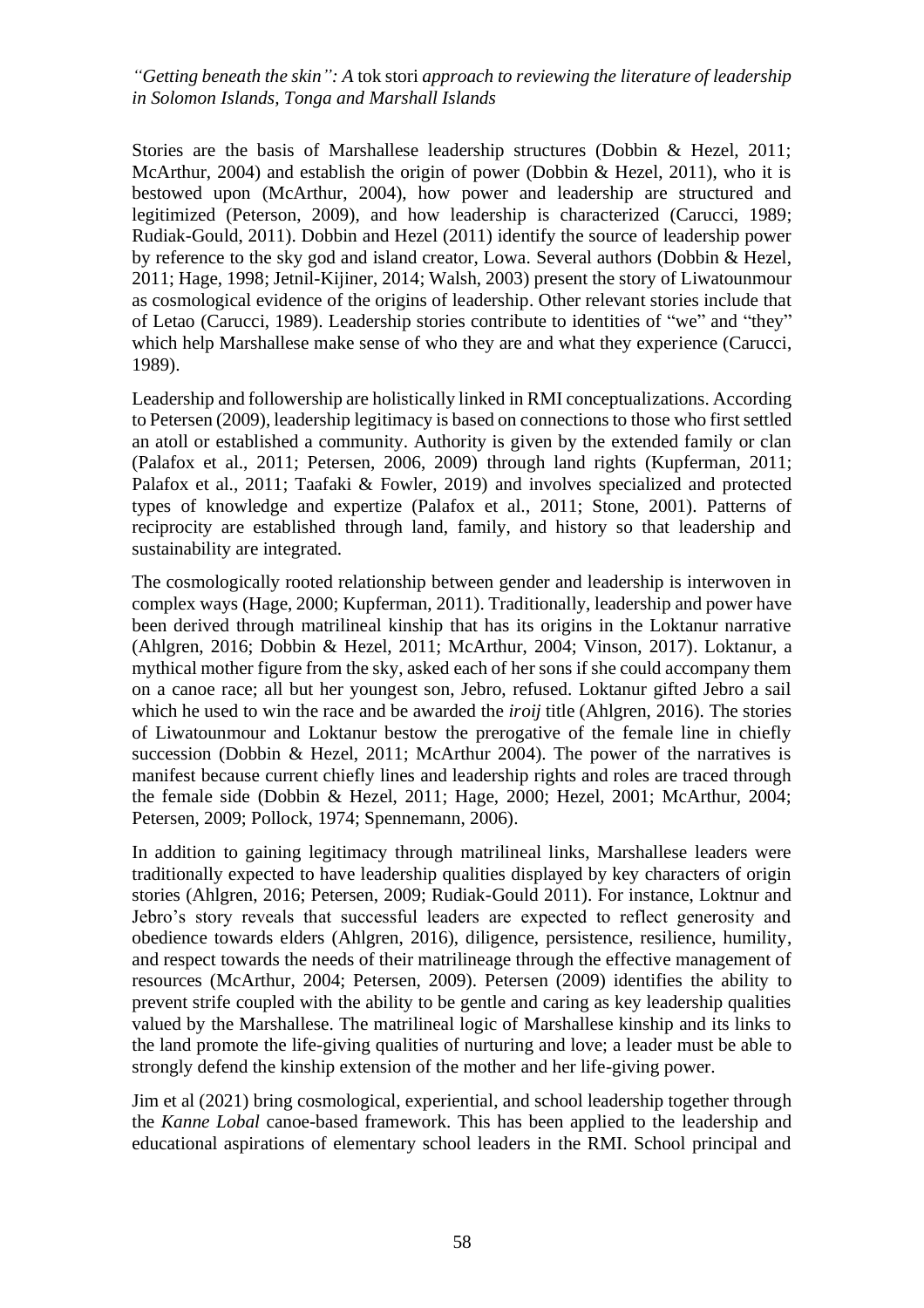community leader, Danny Jim, depicts intergenerational leadership practice through his experiences via the metaphor of the canoe:

My grandfather's stories about people's roles within the canoe reminded me that everyone within the family has a responsibility to each other. Our women, mothers, and daughters too have a significant responsibility in the journey, in fact, they hold us, care for us, and give strength to their husbands, brothers, and sons. The wise man or elder sits in the middle of the canoe, directing the young man who helps to steer. (Jim et al., 2021, p. 11)

As a traditional Marshallese approach linked to navigation, *Kanne Lobal* provides a worldview that honours the voices and lived experiences of Marshallese people. *Kanne Lobal* provides the possibility of unpacking and empowering the education experiences of Marshallese (Jim et al., 2021).

As with Solomon Islands, the RMI leadership literature points to discord between local and introduced models of leadership. The advent of capitalist structures is shifting leadership and power relationships to reflect Western patriarchal power relationships (Dvorak, 2016). Jim et al (2021) share their frustrations concerning how the education system in the RMI is driven in this way: accreditation acts as a vehicle to shape leadership in competitive directions. They describe school leaders' interactions on Majuro as lacking intimacy; most school leaders do not value working together. Consequently, the cultural practices of the past are no longer as valued they were (Jim et al., 2021). The RMI grey literature document *Teacher Standards and Licensing System* (Ministry of Education, 2013) contains the expectation that teachers will maintain *Kajin Majōl* culture and values. School leaders are expected to collaborate with traditional and community leaders, families and community members, and mobilize community resources. However, direct reference to *Majōl* leadership models is absent.

## **Tonga**

As with the RMI, the accessible written school leadership literature of Tonga is thin. Although there has been interest in Tongan leadership from historical, sociological, and political perspectives, little research on Tongan educational leadership other than works by Johansson-Fua (2001, 2003, 2007); Johansson-Fua et al. (2011); Paongo (1999) and Vete (1989) has been developed. Consequently, we focus on Tongan conceptualization of leadership in order to support the review of Tongan educational leadership literature that follows. This framing is relevant because Tongan school leaders operate within Tongan society.

In contemporary Tonga, people personify leadership by virtue of their social position. The monarch is the highest ranked chief (*hau*); the nobles of the realm are hereditary leaders or royal appointees. Within the *kainga* (clan/tribe), leadership is invested in the *'ulumotu'a* (head of a clan) and to some extent the *mehekitanga* (father's sister). Leadership is maintained through negotiations of power relations and the cultural recognition of leaders by followers (Helu-Thaman, 1988), symbolically exhibited through such values as *'ofa* (love), *mateaki* (loyalty) and *faka'apa'apa* (respect) (Latukefu, 1974; Wood-Ellem, 1999).

Rank underpins the dynamics of Tongan leadership. Gender and age are two major identifiers for establishing rank (Aoyagi, 1966; Bott, 1981; Helu-Thaman, 1988; Herda, 1987; Wood-Ellem, 1987). Rank is always defined within family or *kainga* but is highly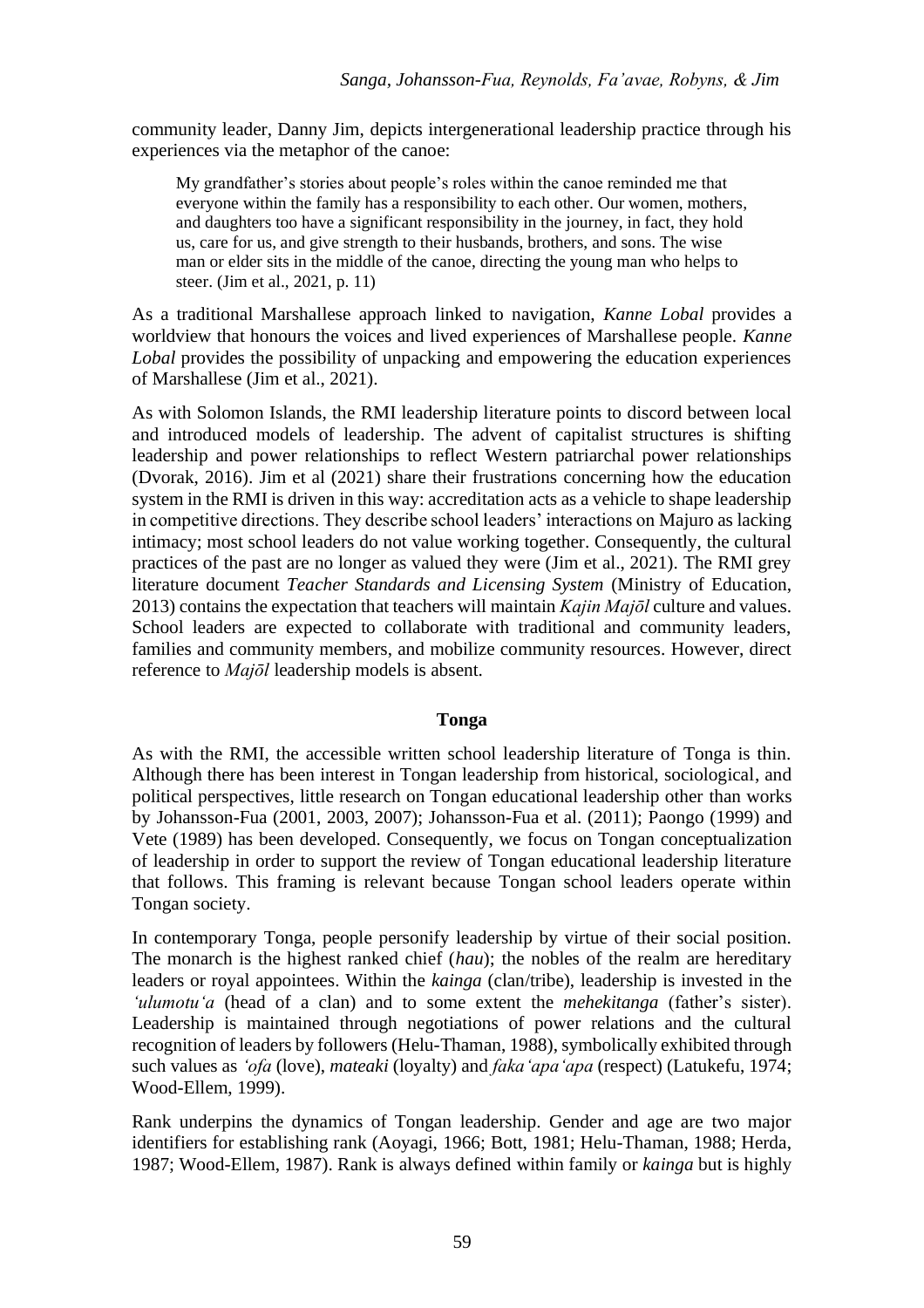dependent on context. For example, a person's rank can change according to the presence of maternal or paternal relations. However, in their position as a sister and *mehekitanga*, women are always ranked higher than their brothers and their brothers' children. Conversely, as mother or wife, women are of lower rank than their husbands.

The concept of power informs Tongan understandings of rank and leadership. Power or *mafai*, the capacity to lead (Bott, 1981 p. 10) is not synonymous with "authority". translated by Churchwood (1955) as *pule*. A person of *pule* (authority) does not always necessarily hold *mafai* (power). For example, the *mehekitanga* apparently lacks *pule* (Helu-Thaman, 1988; Herda, 1987). Within traditional leadership, *mafai* can be divided into *mana* (mystical powers) associated with *mehekitanga*, and secular power (not necessarily associated with men) (Herda, 1987; Rogers, 1977).

The influence of over a century of contact with Western civilization has led to a compromize or composite culture (Helu-Thaman, 1988). Wood-Ellem (1987) presents a model of traditional leadership responding to a modern context in the form of Queen Salote and Tungi's leadership during their reign. Their relationship was both based on and set precedent. She writes: "there was only one model of female-male partnership for Salote and Tungi to follow: the traditional dual leadership of a male chief and his 'eldest sister'" (p. 219). Through this model, traditional leadership appears a joint effort; the *'ulumotu'a* oversees all responsibilities associated with the land and all secular affairs; the *mehekitanga* oversee all responsibilities associated with *koloa fakatonga* and all that is sacred in Tongan rituals.

The middle class, firmly established by the end of the  $20<sup>th</sup>$  century, is characterized by several "modern" features and limited by several "traditional" features of Tongan culture. Civil leadership and social distance are eroding traditional leadership, particularly of the nobility (James, 1997; *Matangi Tonga Magazine*, 1992). Although nobles continue to hold on to their ascribed status, church ministers, educators, businesspeople, farmers, and town officers are among new leaders who rely on status gained through education, commerce, and industry. They are legitimized by a model of leadership that relies more on authority and ability to lead. However, their assumed authority is tentative and ambiguous, fraught with social contradictions, and tempered by the tension surrounding commoners who "get above their station" (*fie 'eiki*).

Studies conducted of Tongan school principals strongly suggest that for commoner leaders in education, leadership relies heavily on an ability to relate to people. Whereas the power (*mafai*) of the noble is within his title *('eiki*), the power base of the commoner leader is within his/her relationships with stakeholders. Principals recognize the importance of relationships in exerting social influence over teachers, students, and stakeholders (Johansson-Fua, 2003), and know that fostering close working relationships with teachers helps them gain their respect and support (Johansson-Fua, 2003). Principles know that "authority" might be based on their position but their "power" to influence the lives and activities of people in their schools depends primarily on their ability to maintain appropriate relationships with their stakeholders.

Johansson-Fua (2003) also revealed that principals are aware of their personal and professional values and the ways these affect their leadership practices. A strong link exists between espoused values and the nature of relationships that principals cultivate in their schools and communities. Knowing and understanding one's culture, customs, and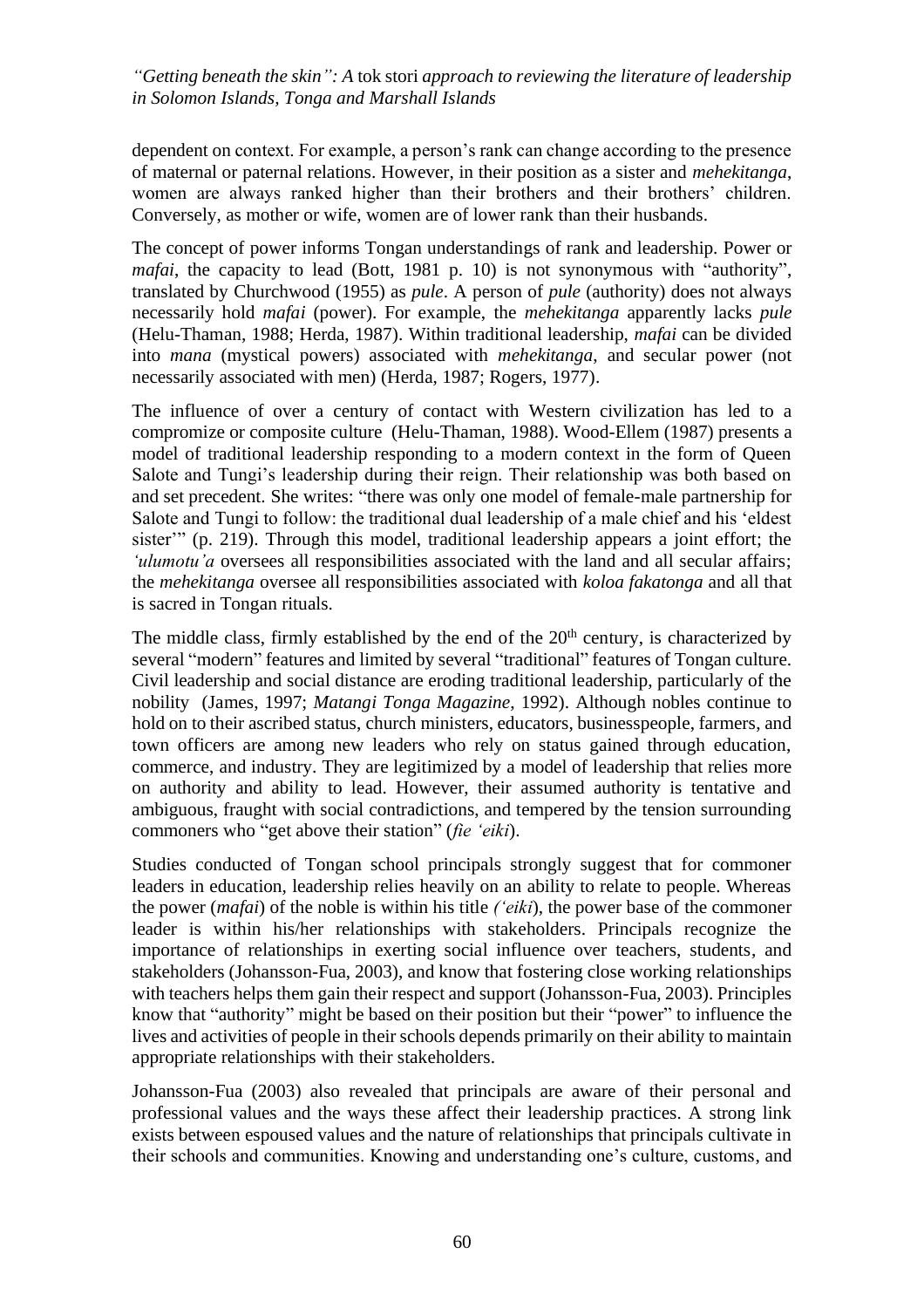traditions, as well as those of the people you work with and for, is a necessity. Leadership is not only just an issue of the workplace but of living; leadership is not just a skill – it is an integral part of one's life. Leadership in the context of the social milieu is how a person is assessed in the Tongan context (Kavaliku, 2007).

#### **Summary**

There are varied foci in the three bodies of literature we have assembled to support our research. The Solomon Islands corpus is tightly focused on school leadership with subdued reference to Melanesian models of leadership. What was reported directly about school leadership in the RMI section is slight. The support of a wider Marshallese literature base is, therefore, helpful to draw implications for the research. Similar comments can be made about the Tongan written literature base. However, all three bodies contain references to mismatches between leadership framings at the interface of educational leadership and community leadership as schools seek to serve communities. These and similar qualitative facets focused a fruitful exploration beneath the skin of the literature at a *tok stori* session at the Festival of OCIES 2020 Virtual Conference the US.

## *TOK STORI* **METHODOLOGY**

Kovach (2010) presents an informative discussion of how Indigenous conversational modes or oralities support research. She states that conversation is "congruent with an Indigenous paradigm" (p. 124) in which storytelling is recognized as a dialogical means of assisting others, and conversation is a way of gathering information.

*Tok stori* is an orality Indigenous to Melanesia (Kabutaulaka, 2015). It involves the creation of a safe space in which story telling takes place (Davidson, 2012; Sanga, Johannson-Fua et al., 2020). This is achieved because the dialogic process of speaking and listening creates the kinds of relational closeness (Fasavalu & Reynolds, 2019) that implies deep interpersonal commitment. *Tok stori* is at home in a dialogic relational ontology (Sanga & Reynolds, 2019). As a methodology, it has been helpful in a wide range of research contexts such as evaluation (Paulsen & Spratt, 2020), leadership (Sanga, 2017), social research (Davidson, 2012), and professional learning (Sanga, Maebuta, et al., 2020). *Tok stori* as method sits within and overlaps with *tok stori* methodology.

The method of this particular *tok stori* was developed to respond to the effects of COVID 19 on travel and academic interaction. As a way of facilitating connection under restrictive conditions, OCIES hosted an online conference in which the research team offered *tok stori* as a model of engagement. Thus, this account contributes to the scholarship of virtual *tok stori* (Sanga et al., 2021) and that of relationality in virtual spaces more generally (Enari & Matapo, 2020; Koya- Vaka'uta, 2017a; Koya-Vaka'uta, 2017b; Sanga & Reynolds, 2020). The *tok stori* also offers an opportunity to examine what can be learned by intersecting aspects of written literature with *tok stori* contributions imagined with the status of oral literature.

During the OCIES virtual *tok stori*, one research team member acted as chair and three members presented short accounts of the bodies of literature from Solomon Islands, Marshall Islands and Tonga. However, much of the two-hour session was offered to the 30+ participants of many ethnicities and locations to contribute their own expertize, reflections, and stories. The session was opened with *mihi* (greetings) that acknowledged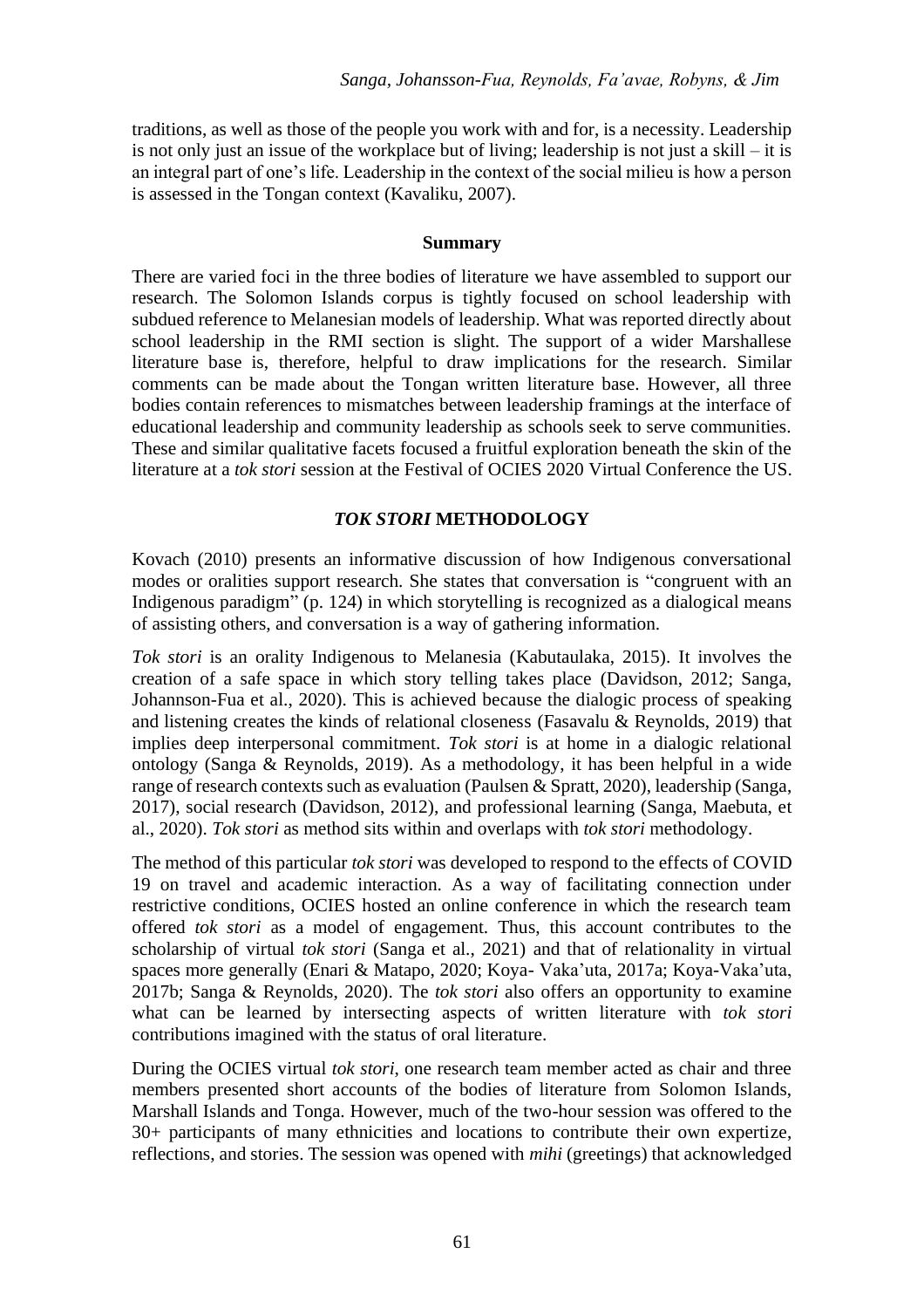both the place of hosting, Aotearoa New Zealand, and the wider Oceanic space of discussion. The *tok stori*, entitled 'Getting beneath the skin" provided ethically cleared data in an oral form for the following section. Imagining the salience of orality as oral literature is appropriate for research with communities whose intellectual traditions are orally based and for whom written communication and research has a short history. This idea is also congruent for research that seeks to learn from the way leadership in formal education, which is a centre of written communication, interacts with the local traditional form that are generally exercized through oralities.

## **GETTING BENEATH THE SKIN**

In this section, oral contributions from the OCIES virtual conference *tok stori* session are woven with aspects of written literature. In an enterprise such as this, there are inevitable compromizes. In oral as much as in written literature, the status of knowledge creators affects credibility; expertize is informed by position. However, for ethical and practical purposes, here we generally treat the *tok stori* data as a jointly constructed narrative, indicating categorial aspects of position such as gender and ethnicity only when they appear to us immediately salient to the argument. This approach balances the woven nature of *tok stori* with an understanding of positionality as relational (Crossa, 2012; Fasavalu & Reynolds, 2019); relational positionality acknowledges categorical aspects of identity (Carling et al., 2014) since these have relational roots. In a *tok stori*, a pertinent positional approach is not to consider "who am I", but "who are we". In this case, "we" are various members of OCIES and other friends present at the session.

Further, the thematic structure we use enhances critique at the intersections of written and oral expression. We acknowledge that this is at the expense of interrupting the flow of *tok stori*, present despite the virtual nature of the dialogic space in which more "chairing" was required than might otherwise have been needed. We pay attention to three themes generated by the *tok stori* as examples of the way oral literature can contribute to a literature review by getting beneath the skin of written scholarship: temporality, scale, and direction of naming.

## **Temporality**

Temporality draws attention to literature being not only of its time but acting within time. Here, we demonstrate how the intersection of oral contributions from the *tok stori* with the written corpus is of value to our research through the concept of immediacy.

Immediacy points to the relevance of ideas from literature to current leadership thinking. A contribution to the *tok stori* focused on a tale of a slow *vaka* (canoe) voyage between RMI atolls. Three aspects of leadership emerged from this. First, leadership evidenced by the mutual learning of the crew during the voyage: "You can see the leaders on *vaka,* sharing knowledge and opportunity around navigation, reading the forecasts, working their way through the currents, sun and so forth". This offers immediacy to the Marshallese leadership model, *Kanne Lobal* (Jim et al., 2021), metaphorically constructed as it is around the everyday Marshallese activities of steering and sailing. Second, when a young crew member was asked the contemporary question "Who are you?", the *tok stori* speaker described his cosmological reply – the story of Loktnur and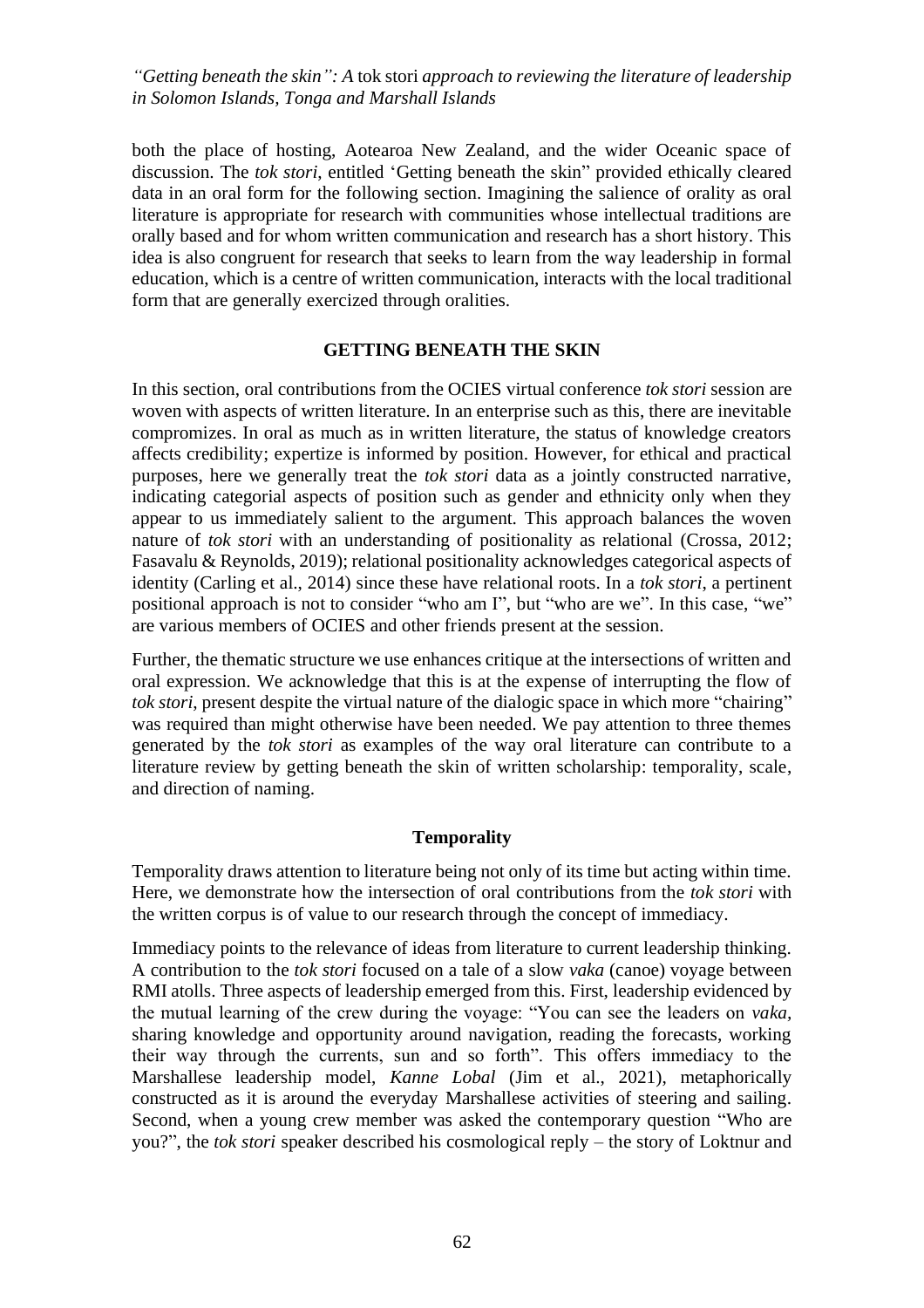Jebro (Ahlgren, 2016). His answer illustrates the vitality of traditional understandings contributing to current aspects of identity as it informs leadership.

In addition, the *tok stori* speaker explained that, upon arrival, the young crew member made a solo visit to the atoll's traditional chief. The story depicted the young man saying: "I've been telling the chief where we have come from, what you've been doing, who you are. And at the end of that, the chief has given you permission to carry out your work." The *tok stori* speaker wove this story with ideas from Carucci (1989):

People who consider themselves to be "we" all share the similar story of where they originated in the atoll chain and . . . the cosmos. Being in the group "they" . . . means that you have originated from a different place, and you are . . . moving towards these people . . . [He] was paving the way and giving us permission to start walking towards the [atoll's] people to discuss things such as educational leadership.

Oral contributions of this kind are delivered in the here-and-now. They provide a tool to get beneath the skin of a body of literature written over a long period by drawing attention to its immediacy. The oral material "reviews" the written literature by suggesting the contemporary relevance of daily activities theorized within its pages. For example, the written cosmological framing is made immediate by the oral account of its everyday ontological utility. In turn, the written literature suggests the generalizable potential of the speaker's experiential anecdotes as accurate depictions of how Marshallese think about leadership. The intersection of the oral and written literatures suggests that there is value to our research in investigating the reproduction and relevance of long-held ideas of the origins, authority, and practice of leadership in present times.

## **Scale**

Scale is another subcutaneous aspect of literature. Paying attention to scale in leadership research is a matter of interrogating leadership by observing where day to day leaderful acts are observed and described. In research that seeks to examine the interfaces between institutionally framed leadership and leadership in communities, the concept of scale has the potential to point to areas of leadership poorly depicted or absent in previous research. In this example, we show how oral storied literature can combine with written literature to point to the utility of a creating focus on leadership exercized on a small scale

Small-scale leadership in PICs is often a matter of village life. A *tok stori* contributor described the way dinghies arriving with cargo from the urban centre of Honiara are observed by Solomon Islands village women. They learn "who is carrying what when it comes to the shore . . . information [that]. . . will be shared at the river" at dishwash time, for instance. In this context, leadership is about "the daily survival of their families" achieved by women who are leaders of "skill and ability . . . in their homes . . . [and] families". The story depicts leadership exercized through reciprocal means. The leaders need:

[T]o know and to weave the connections at the community level, to be able in the evening, to get some kumara (sweet potato) and take it to the lady who received some sugar during the day – she will receive the kumara and then give in exchange a packet of tea or a packet of sugar.

Such small-scale acts of leadership centred on reciprocation sit in the *kastom* domain (Sanga, 2009; Sanga & Reynolds, 2019) as longstanding elements of village life.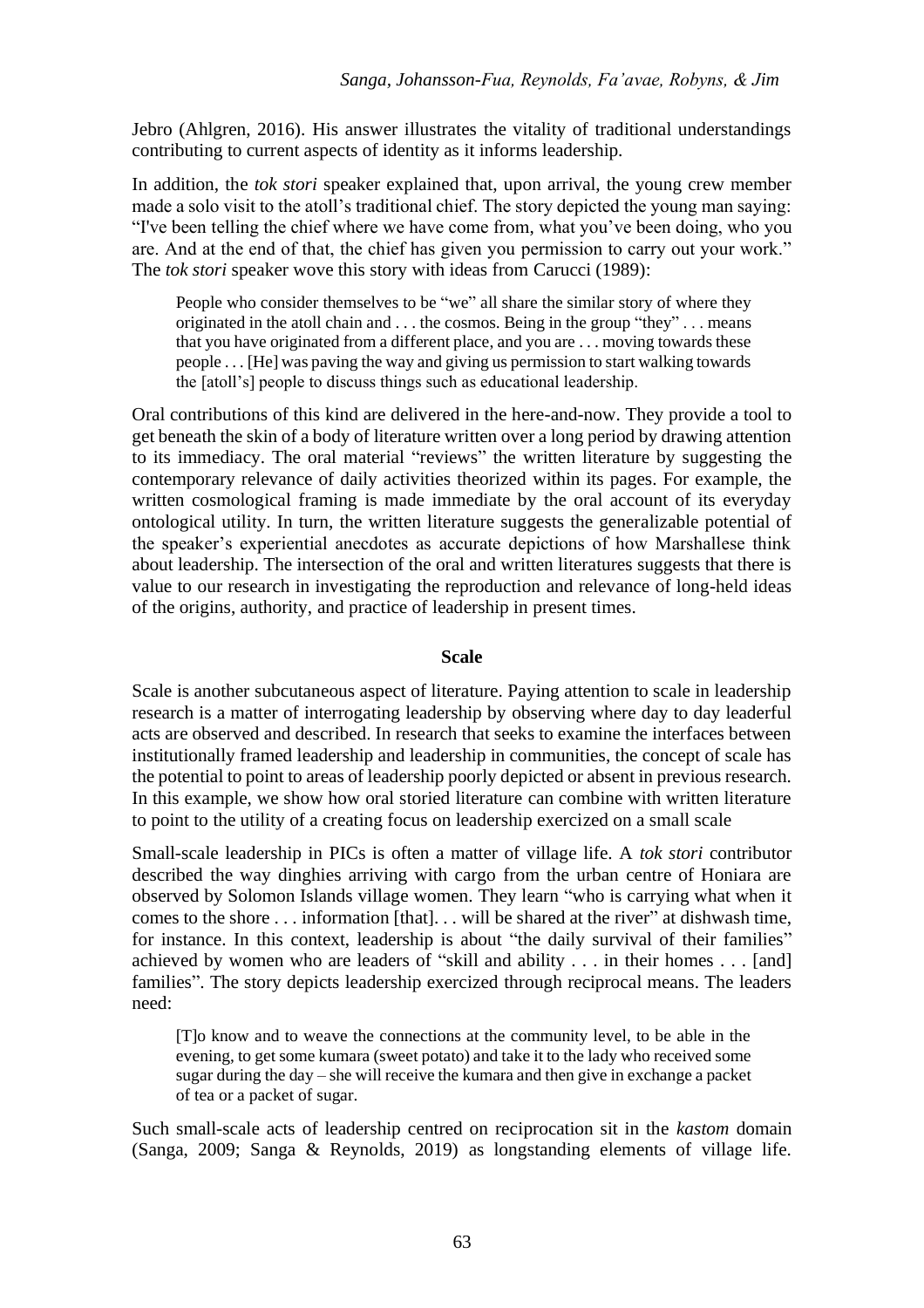However, it is hard to see where they fall in the tripartite leadership models proposed in much written leadership literature of Melanesia. Nonetheless, these acts are leadership within Yukl's (1994) definition since intentional influence is exercized through relationships.

A second example of small-scale leadership was present in the *tok stori* through an account drawn from the Leaders and Education Authorities Project (LEAP) (Sanga et al., 2018), a literacy and leadership intervention in Solomon Islands (Paulsen & Spratt, 2020). In the project, *tok stori* as pedagogy was used to mentor leaders at the village level. The OCIES *tok stori* ran:

We ... observed this category of leaders who suggested ... how to take the learnings from LEAP forward at the community level . . . Therefore, women are coming up . . . men are emerging from that whole scenario to ensure that there is sustainability, there is continuity . . . emerging leaders who are not necessarily position holders, either in the village level or in the traditional tribal context. But they are emerging because they see the need . . . for them to play a leadership role at the community level.

The *tok stori* speaker suggests that small-scale acts of leadership construct new leadership roles, perhaps close to those described in Solomon Islands written literature specific to women (Houma, 2011; Pollard & Walker, 2000). The *tok stori* points to the need to observe and listen carefully when researching school leadership in order to avoid overconcentrating on positional leadership and the models through which it has been theorized (e.g., Misite'e, 2008; Ruqebatu, 2008). There is a danger for our research that forms of leadership embodied in informal small-scale acts will be erased if we over-concentrate on positionally-defined leadership.

These two stories suggest the potential of *tok stori* as a review tool to illuminate missing perspectives (Haverkamp & Young, 2007) in written literature by drawing attention to the significance of small-scale acts that embody leadership framings such as reciprocity and need-based leadership. The starting off point for Solomon Islands school leadership literature is generally the thinking of those in leadership positions. However, beneath the skin there may be a silence that masks the work of others: students, staff, ancillary workers, community members involved with schools, and so on. In addition, some leaderful acts of positional leaders may be missed if deemed outside of "professional" leadership conversations. Weaving the *tok stori* with the written corpus offers our research guidance by making scale visible as an important aspect of perspective.

## **Direction of naming**

Sanga and Reynolds (2017) say: "The naming and consequent framing of any field is an important concern. Naming is not a passive or inconsequential activity. It focuses identity. One's name has genealogical origins: it carries *mana* and defines who one is" (p. 199). Naming has ontological implications; the way researchers construct reference points for their work relates to their paradigmatic position. Paying attention to the philosophical underpinnings of literature is significant for research on how leadership is understood in the various domains in PICs, particularly in the relational spaces between leadership models. During the *tok stori*, paradigmatic considerations emerged at the intersection of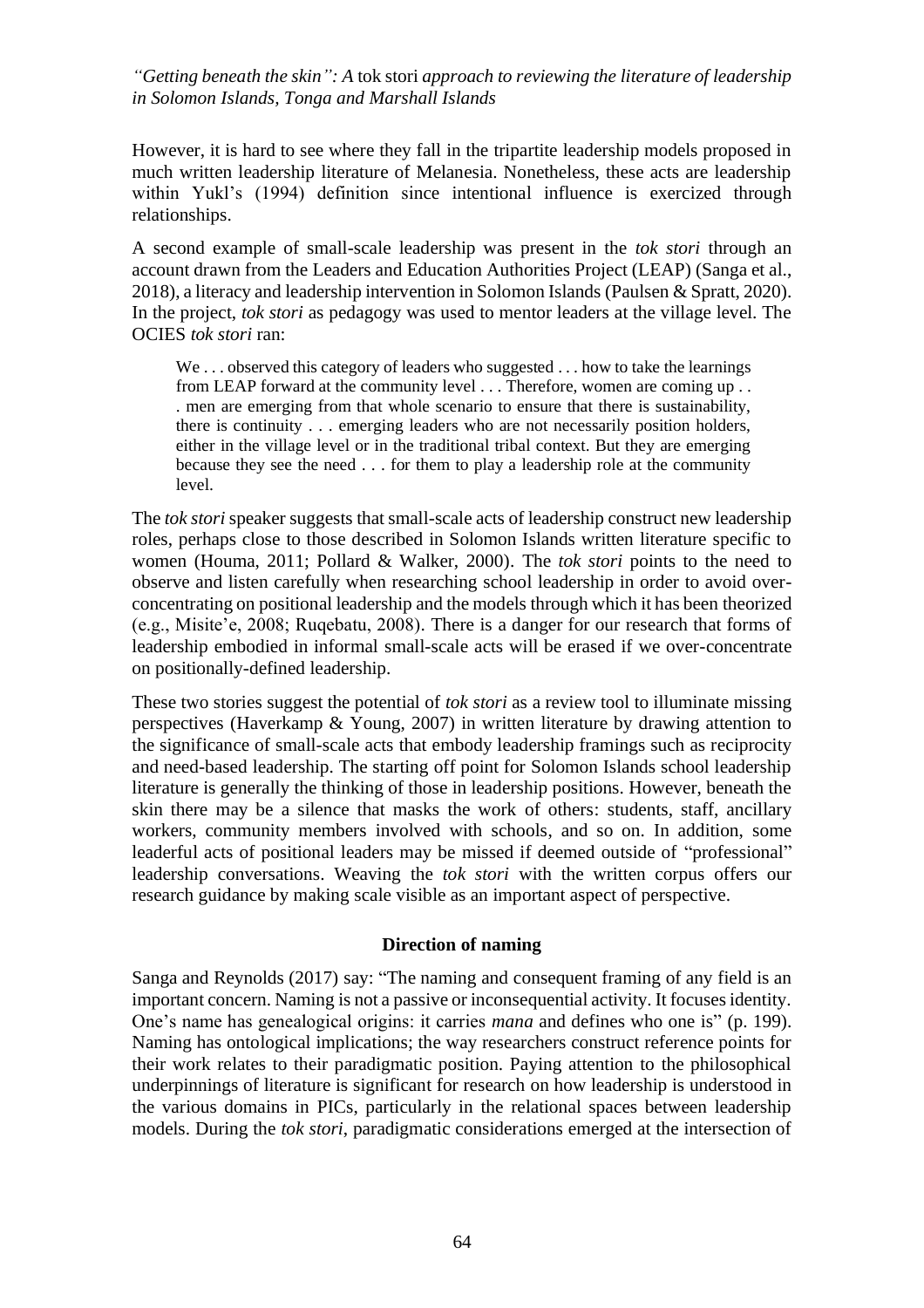oral and written literature and can be exemplified through considering the treatment of gender in leadership.

Much of the written leadership literature cited above that deals with traditional contexts depicts complex gender relations. For example, the RMI stories of Liwatounmour and Loktanur (Dobbin & Hezel, 2011; McArthur, 2004) present explanations for why the female line is significant in chiefly succession. Similarly, some Tongan written literature cited (Aoyagi, 1966; Bott, 1981; Helu-Thaman, 1988; Herda, 1987; Wood-Ellem, 1987) shows how the female line can be ranked above the male line and how gender roles are a matter of complementary leadership operating across different domains (Wood-Ellem, 1987). Sanga (2008) discusses the relative presence of female leadership across different domains in Solomon Islands, while Maezama (2015) discusses female leadership against the backdrop of matrilineal Santa Isabel. These accounts "name" the significance and configuration of gender roles from the "direction" of local communities.

Contributors to the *tok stori* also provided examples of complex community referenced relationships in leadership between genders. Gender roles in Tongan leadership were described by a Tongan speaker as "complementary"; Tongan women's leadership is more evident in the spiritual as opposed to the secular field so that "mana is associated with the power of the sacred: a woman has mystical powers". A Samoan speaker depicted dynamic gender relationships in Samoan leadership:

Yes, it was usually the men to whom was granted . . . the titles. But . . . now you're seeing more and more women. . . . So that's what I mean about balance, it's a dynamic understanding of change . . . My grandmother was the leader of our extended family. Yes, we had a high chief in our family which was her son and my dad.

According to Finau (2017), the more frequent gifting of titles to Samoan females is a reversion to pre-European Samoan practice reflecting more fluid relationships between certain forms of leadership and gender in the past. These examples of the complexity of gender in leadership support the community referenced written literature.

However, the direction of naming employed in a portion of the written literature of educational leadership cited above depicts leadership through a focus on leadership positions and follows introduced models. One result is that the Solomon Islands corpus (Akao, 2008; Edwards et al., 2016; Sisiolo & Giles, 2011) mainly alludes to women as absent from school leadership and training or as opposed (Sisiolo, 2010) and suppressed (Houma, 2011) by men. This approach signals an area of genuine concern: who becomes a manager in Solomon Islands education and how? However, it also has the potential to shape approaches to gender in leadership in descriptive ways through an oppositional or inclusion/exclusion dynamic.

A *tok stori* speaker asked a question that interrogates the paradigm from which this literature emerges: "If you draw from the *kastom* knowledge domain in the Solomons, you will note that women are doing very well there. And so why don't we bring some of that framing or understanding into the institutionalized domain." A suggestion was made that this could be because of the temporal position of the literature:

The written knowledge base on Solomon Islands educational leadership . . . is in its infancy . . . what we might call descriptive and applied in nature . . . generally mimicking conventional University conceptualizations of leadership as well as methodological benchmarks.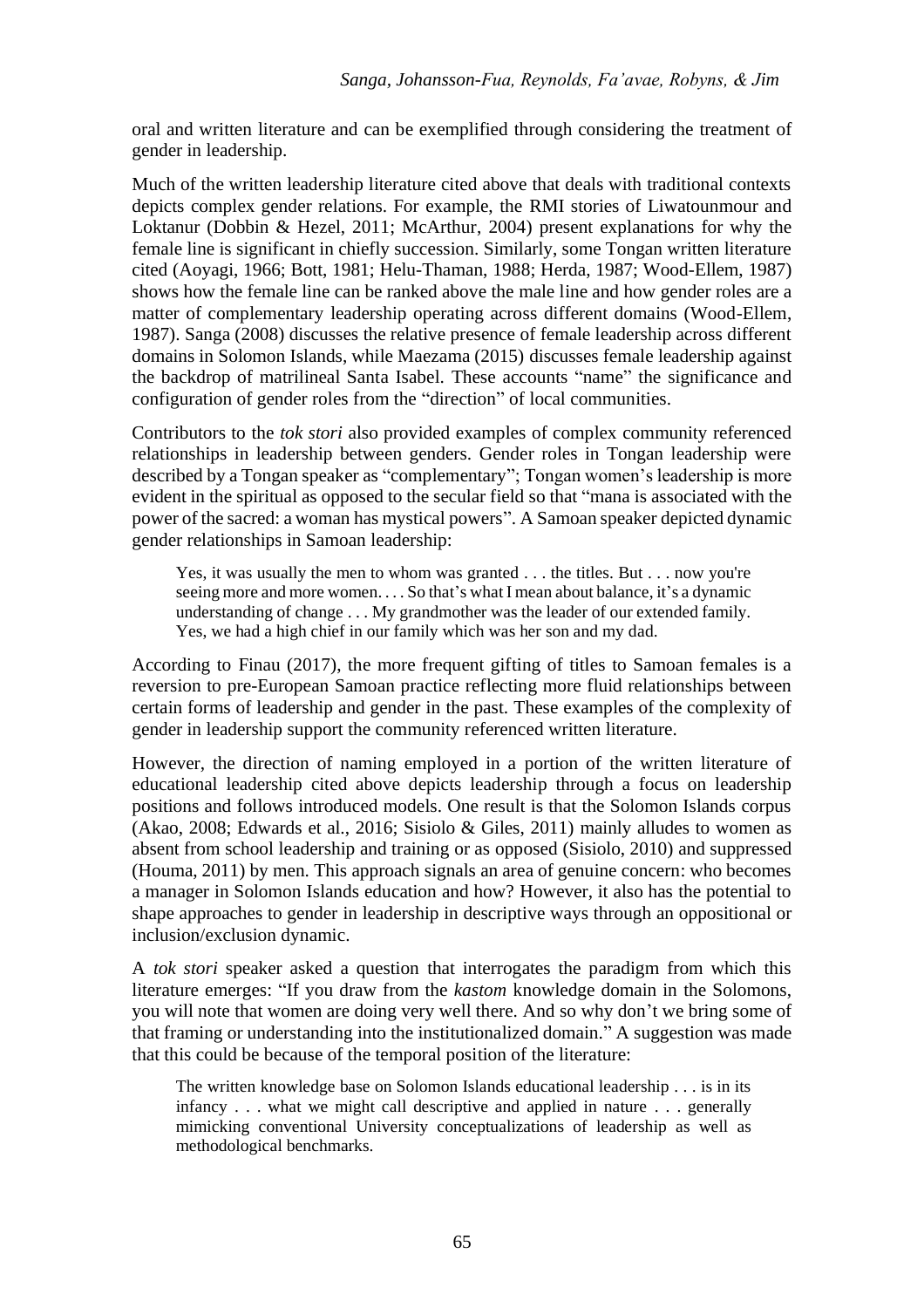The absence of community-based understandings of leadership in this literature could also be a matter of scale––what is recognized as leadership by research in school contexts. This is also a paradigmatic matter.

The relationships between local traditional leadership and institutional leadership are key areas for our research. One *tok stori* contribution provided clarification about what a woven relationship between two models of diverse origin might look like through a story of a visit to a Kura Kaupapa Māori, an iwi-led school:

Before the school board appointed even the principal, what they did was appoint two of the old ladies of the community, to have the *kuia* . . . "They carry the wisdom of our community and so they have to be here first". So, the "normal focus" would be… . . . [appoint] the school board and the principal and the teachers, . . . but they [first] filled . . . [leadership roles] with the knowledge of community women.

The question and this partial answer illustrate how *tok stori* can act as a paradigmatic tool in literature review. *Tok stori* is a safe space where questions that get beneath the paradigmatic skin of literature can be asked and where people's storied experiences can begin to construct answers beyond the parameters of previous publications. Consequently, research such as ours is encouraged to question its own paradigm as a potentially limiting factor on what leadership is or could be.

## **CONCLUSION**

This article has provided a discussion of literature as an element in research. Using our own endeavour as a case study, we have gone beyond a compendium approach to the literature review by attempting to get beneath the skin of some of the written literature we found. Especially when engaging with people strong in orally based practice, we have pointed to the value of including discursive, conversational material developed through virtual *tok stori* in the review process, honouring it by imagining through the status of oral literature. As a result, we have enhanced our understanding of several matters; these include: temporality as an aspect of literature; immediacy as a testament to the vitality of long-established thinking; history as a factor in the limitations of some written literature; and the way the paradigmatic orientation can be revealed through the direction of naming and the way scale is applied. For our research, the process has emphasized the need to consider both leadership and research as practice (Wood, 2006) and to try to avoid imposing limitations contingent on prior knowledge, previous practice and paradigmatic habit. The erosion of the boundaries between written and oral literature by matching the sanctity of the written word with honour for the spoken is a case in point.

#### **ACKNOWLEDGEMENT**

The authors acknowledge the wisdom and generosity of all those who attended the OCIES Virtual Conference tok stori session that led to this article. In particular, we wish to recognise the following speakers: Stanley Houma, Maurice Mariano, Tepora Wright and Jeremy Dorovolomo.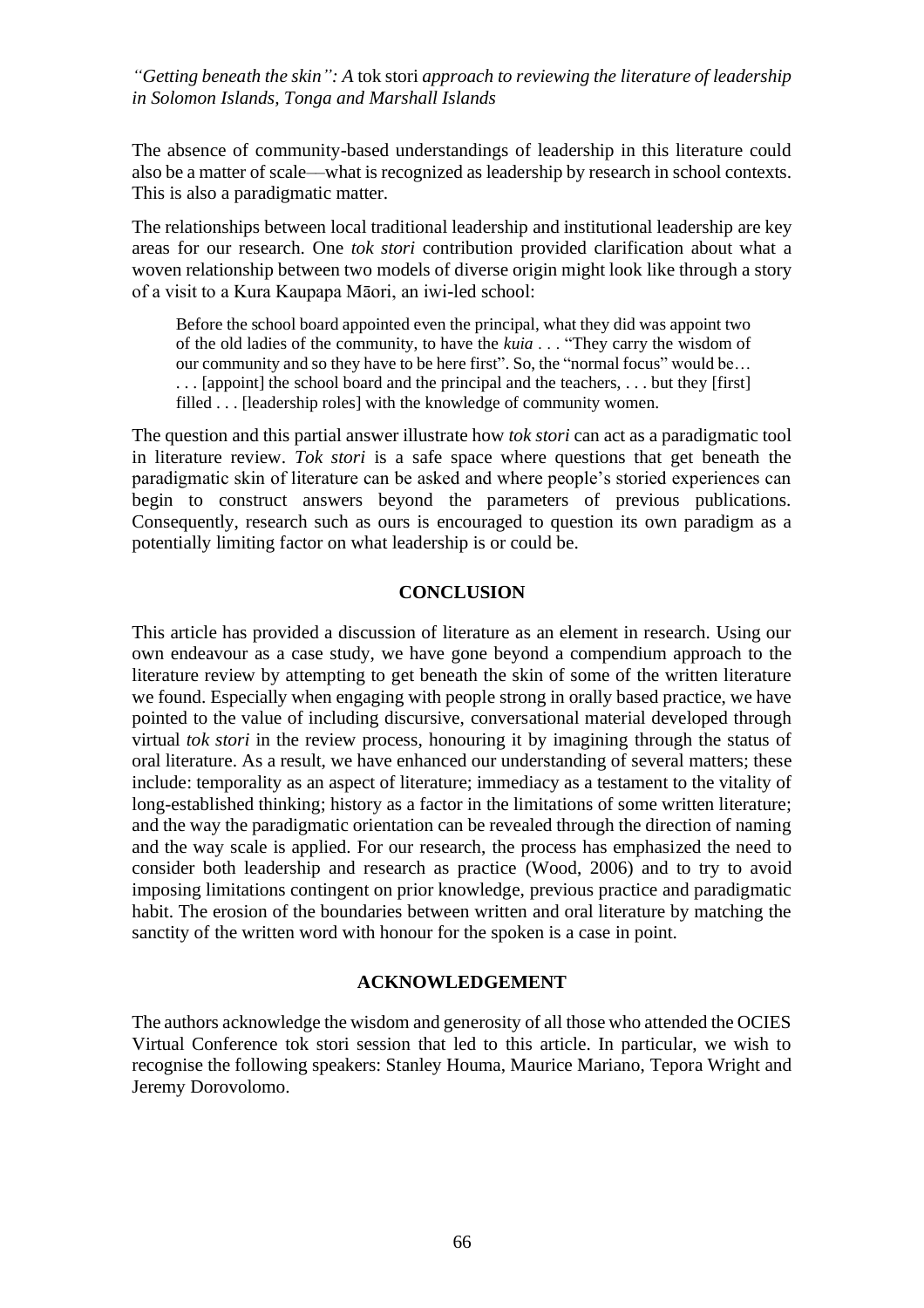#### **REFERENCES**

- Ahlgren, I. A. (2016). *The meaning of Mo: Place, power and taboo in the Marshall Islands.* (PhD). Australian National University, Canberra, Australia. https://openresearchrepository.anu.edu.au/bitstream/1885/116113/4/Ahlgren%20Thesis%20final%202 017.pdf
- Akao, S. M. (2008). *Seen but not heard: Women's experiences of educational leadership in Solomon Islands secondary schools.* (M.Ed Leadership). The University of Waikato, Hamilton, New Zealand.
- Anae, M. (2019). Pacific research methodologies and relational ethics. In *Oxford Research Encyclopedia of Education*. https://oxfordre.com/education/view/10.1093/acrefore/9780190264093.001.0001/ acrefore-9780190264093-e-529
- Aoyagi, M. (1966). Kinship organisation and behaviour in a contemporary Tongan village. *Journal of Polynesian Society, 75*(2), 141-196.
- Aruhu, S. C. (2010). *School planning: An investigation into the factors that influence school planning in community high schools in the Solomon Islands from the principal's perspective.* (M.Ed Leadership). The University of Waikato, Hamilton, New Zealand.
- Bessarab, D., & Ng'andu, B. (2010). Yarning about yarning as a legitimate method in Indigenous research. *International Journal of Critical Indigenous Studies,* 3(1), 37- 50.<http://hdl.handle.net/20.500.11937/37083>
- Bott, E. (1981). Power and rank in the Kingdom of Tonga. *Journal of Polynesian Society, 90*(1), 7-81.
- Carling, J., Erdal, M. B., & Ezzati, R. (2014). Beyond the insider–outsider divide in migration research. *Migration Studies, 2*(1), 36-54. https://doi.org/10.1093/migration/mnaa016
- Carucci, L. M. (1989). The source of the force in Marshallese cosmology. In L. Lindstrom & G. White (Eds.), *Pacific Theatre* (pp. 73-96). University of Hawaii Press.
- Churchwood, C. M. (1955). *Tongan Dictionary*. Oxford University Press.
- Conn, V. S., Valentine, J. C., Cooper, H. M., & Rantz, M. J. (2003). Grey literature in meta-analyses. *Nursing Research*, *52*(4), 256-261.
- Creswell, J. W., & Creswell, J. D. (2017). *Research design: Qualitative, quantitative, and mixed methods approaches*. CA: Sage.
- Crossa, V. (2012). Relational positionality: Conceptualizing research, power, and the everyday politics of neoliberalization in Mexico City. *ACME: An International E-Journal for Critical Geographies, 11*(1), 110-132.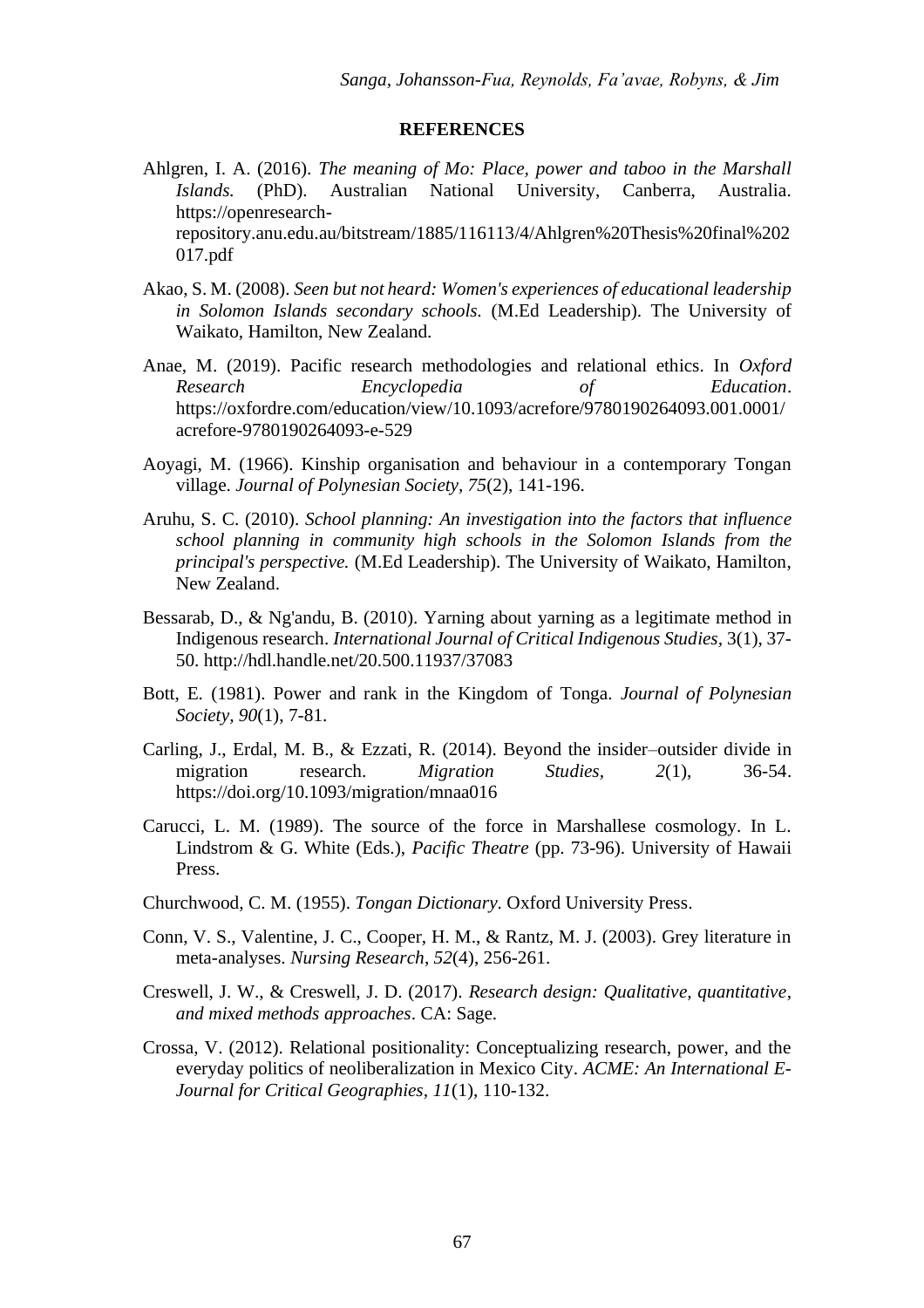- Davidson, A. J. (2012). *Enlarging the field of credible experience: Supporting young Solomon Islanders as agents of positive change in their communities.* (PhD). Massey University, Palmerston North, New Zealand.
- Dobbin, J., & Hezel, F. X. (2011). *Summoning the powers beyond: Traditional religions in Micronesia*. Manoa, HI: University of Hawaii Press.
- Dvorak, G. (2016). Detouring Kwajalein: At home between coral and concrete in the Marshall Islands. In K. Alexeyffe & J. Taylor (Eds.), *Touring Pacific cultures* (pp. 97-140). ANU Press.
- Edwards, R., Fisher, A., & Reggie, C. (2016). Teachers' perceptions of the impact of a one-year in-service teacher education programme in the Solomon Islands. *Waikato Journal of Education, 21*(2), 17-28. https://doi.org/10.15663/wje.v21i2.266
- Enari, D., & Matapo, J. (2020). The digital vā: Pasifika education during the Covid-19 pandemic. *Mai Journal, 9*(4), 7-11.
- Fasavalu, T. I., & Reynolds, M. (2019). Relational positionality and a learning disposition: Shifting the conversation. *International Education Journal: Comparative Perspectives, 18*(2), 11-25.
- Finau, S. P. (2017). *Women's leadership in traditional villages in Samoa: The cultural, social, and religious challenges.* (PhD). Victoria University of Wellington, Wellington, New Zealand.
- Finnegan, R. (2012). *Oral literature in Africa*. [https://library.oapen.org/bitstream/handle/20.500.12657/31251/633751.pdf?seque](https://library.oapen.org/bitstream/handle/20.500.12657/31251/633751.pdf?sequence=1) [nce=1](https://library.oapen.org/bitstream/handle/20.500.12657/31251/633751.pdf?sequence=1)
- Hage, P. (1998). Marshallese royal marriages: Generalized exchange in eastern Micronesia. *Journal of the Humanities and Social Sciences of South East Asia, 154*(3), 397-415.
- Hage, P. (2000). The conical clan in Micronesia: The Marshall Islands. *The Journal of the Polynesian Society, 109*(3), 295-309.

Haverkamp, B. E., & Young, R. A. (2007). Paradigms, purpose, and the role of the literature: Formulating a rationale for qualitative investigations. *The Counseling Psychologist, 35*(2), 265-294.

- Helu-Thaman, K. (1988). *Ako and Faiako: Educational concepts, cultural values and teachers' role perception in Tonga.* (PhD). University of the South Pacific, Suva, Fiji.
- Herda, P. (1987). Gender, rank and power in 18th century Tonga. *Journal of Pacific History, 22*(4), 195-208.
- Hezel, F. X. (2001). *The new shape of old island cultures: A half century of social change in Micronesia*. HI University of Hawai'i Press.
- Hopewell, S., Clarke, M., & Mallett, S. (2005). Grey literature and systematic reviews. In H. Rothstein, A. Sutton, & M. Borenstein (Eds.), *Publication bias in metaanalysis: Prevention, assessment and adjustments* (pp. 48-72). John Wiley & Sons.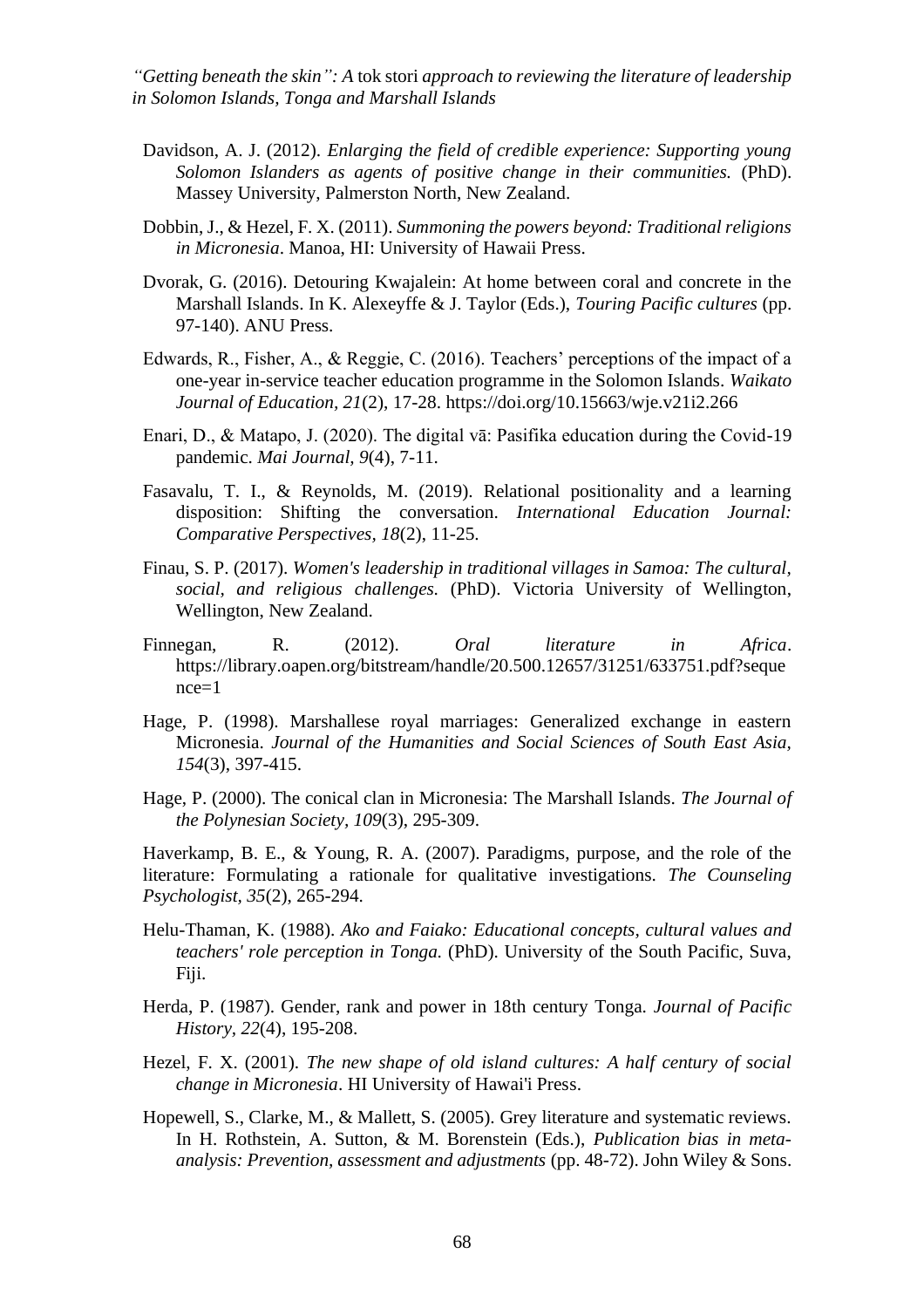- Houma, S. (2011). Leadership challenges and management strategies of women school leaders. In G. I. Lingam (Ed.), *Emerging issues and successful practices* (pp. 139 - 153). Suva, Fiji: USP.
- James, K. (1997). Rank and leadership. In G. M. White & L. Lindstrom (Eds.), *Chiefs today, traditional Pacific leadership and the post-colonial state* (pp. 49-70). Stanford University Press.
- Jetnil-Kijiner, K. (2014). *A history of Marshallese literature.* (MA). University of Hawai'i, Honolulu. HI. http://128.171.57.22/bitstream/10125/36868/Jetnil-Kijiner\_2014.pdf
- Jim, D., Case, L. J., Rubon, R., Joel, C., Almet, T., & Malachi, D. (2021). Kanne Lobal: A conceptual framework relating education and leadership partnerships in the Marshall Islands. *Waikato Journal of Education, 26*, 135-147. https://doi.org/10.15663/wje.v26i1.785
- Johansson-Fua, S. (2001). *Values and leadership practices of secondary school principals in the Kingdom of Tonga.* (MA). University of Toronto, Toronto, Canada.
- Johansson-Fua, S. (2003). *Pule ako: Educational leadership in Tonga.* (PhD). University of Toronto, Toronto, Canada.
- Johansson-Fua, S. (2007). Looking towards the source–social justice and leadership conceptualisations from Tonga. *Journal of Educational Administration, 45*(6), 672- 683.
- Johansson-Fua, S., Sanga, K., Walker, K., & Ralph, E. (2011). Mentorship in the professions: A perspective from Tonga. *The International Journal of Mentoring and Coaching, 9*(2), 19-37.
- Kabutaulaka, T. (1998). Deforestation and politics in Solomon Islands. In P. Larmour (Ed.), *Governance and reform in the South Pacific* (pp. 121-153). Canberra, Australia: National Centre for Development Studies, Australian National University.
- Kabutaulaka, T. (2015). Re-presenting Melanesia: Ignoble savages and Melanesian alter-natives. In S. Firth & V. Naidu (Eds.), *Understanding Oceania* (pp. 193-228). ANU Press.
- Kavaliku, S. L. (2007). *Pasifika leadership: An issue of quality and relevance,* Palmeston North, New Zealand: Office of the Directorate Pasifika, Massey University.
- Khalifa, M. A., Khalil, D., Marsh, T. E., & Halloran, C. (2019). Toward an indigenous, decolonizing school leadership: A literature review. *Educational Administration Quarterly, 55*(4), 571-614.
- Kovach, M. (2010). Conversational method in Indigenous research. *First Peoples Child & Family Review, 14*(1), 123-136.
- Koya- Vaka'uta C. F. (2017a). The digital va: Negotiating socio-spatial relations in cyberspace, place and time. In U. Vaai & U. Nabobo-Baba (Eds.), *The Relational*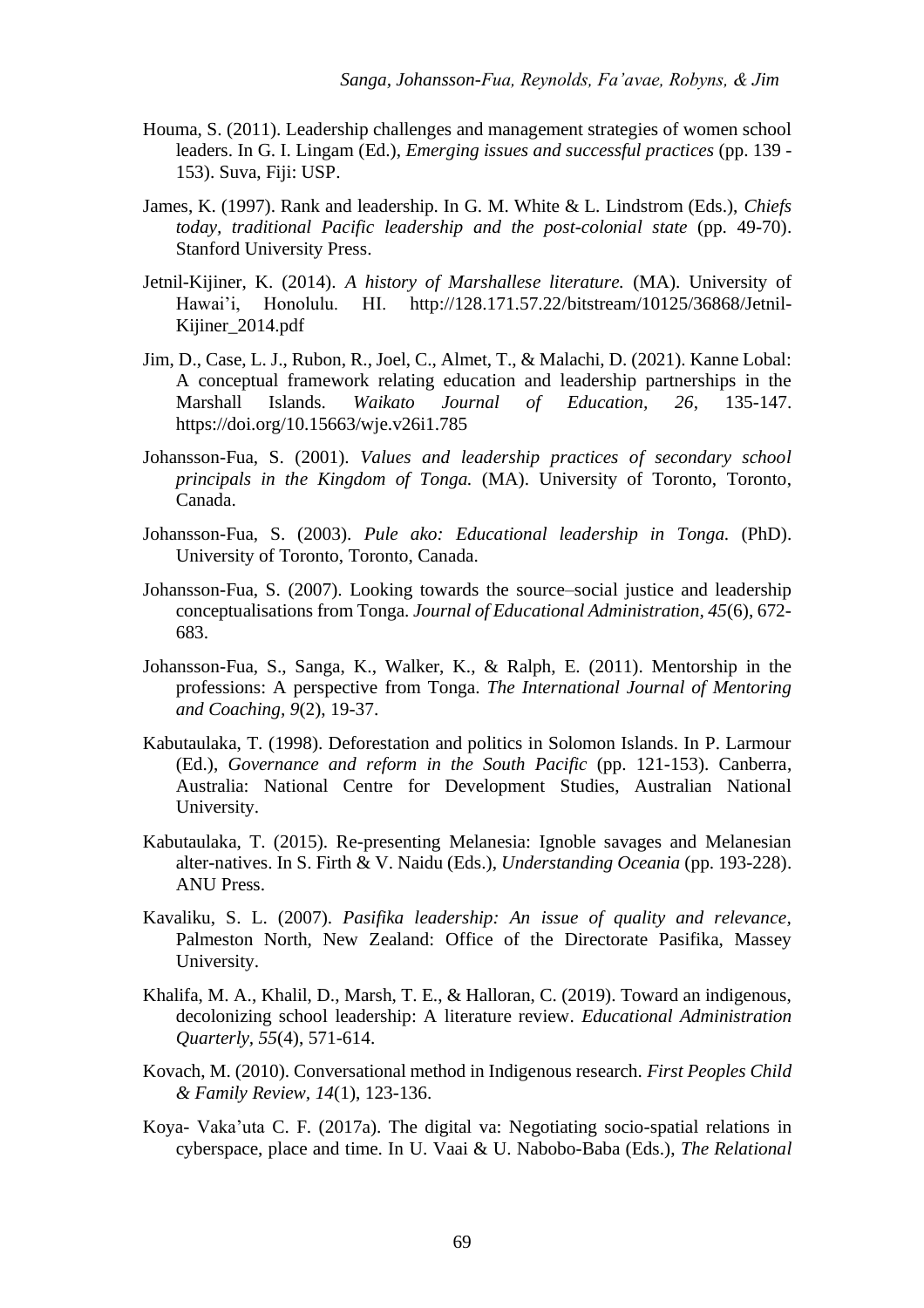*Self: Decolonizing Personhood in the Pacific* (pp. 61-78). Suva, Fiji: The USP and The Pacific Theological College.

- Koya-Vaka'uta, C. F. (2017b). Rethinking research as relational space in the Pacific pedagogy and praxis. In U. Vaai & A. Casamira (Eds.), *Relational hermeneutics: Decolonising the mindset and the Pacific Itulagi* (pp. 65-84). Suva, Fiji: USP; Pacific Theological College.
- Kupferman, D. (2011). The republic of the Marshall Islands since 1990. *Journal of Pacific History, 46*(1), 75-88.
- Latukefu, S. (1974). *The Tongan Constitution, A brief history to celebrate its Centenary*. Nuku'alofa, Tonga Tonga Traditions Committee Publications.
- Lingam, G. I. (2011). Professional preparation for school leaders in developing context: The case of Solomon Islands. *International Journal of Education Administration and Policy Studies, 3*(9), 142-150.
- Lingam, G. I., & Lingam, N. (2014). Changes in teachers' world of work in a developing context: The case of Solomon Islands. *The Journal of Pacific Studies, 34*(2), 109- 128.
- Mackenzie, N., & Knipe, S. (2006). Research dilemmas: Paradigms, methods and methodology. *Issues in Educational Research, 16*(2), 193-205.
- Maezama, S. (2015). Shifting leadership out of the backyard: Expanding opportunities for women leading in higher education in the Solomon Islands. *Journal of Educational Leadership, Policy and Practice, 30*(1), 51- 64.
- Malasa, D. P. (2007). *Effective school leadership: An exploration of the issues inhibiting the effectiveness of school leadership in Solomon Islands' secondary schools.* (M. Ed Leadership). The University of Waikato, Hamilton, New Zealand.
- *Matangi Tonga Magazine.* (1992, July-August) (pp. 14-15). Nuku'alofa, Tonga.
- McArthur, P. H. (2004). Narrative, cosmos, and nation: Intertextuality and power in the Marshall Islands. *The Journal of American Folklore, 117*(467), 55-80.
- McCormick, A. (2020). Editorial: The IEJ:CP, it is a-changin'. *International Education Journal: Comparative Perspectives, 19*(2), 1-4.
- MEHRD. (2011). *Solomon Islands teaching service handbook.* Honiara, Solomon Islands: MEHRD.
- Memua, J. (2011). *The experiences, perceptions and expectations of teachers, students and parents of the Community High School model in Solomon Islands: A Case Study.* (M. Ed Leadership). University of Waikato, Hamilton, New Zealand.
- Ministry of Education. (2013). *Teacher standards and licensing system*. Majuro, Marshall Islands: Ministry of Education.
- Misite'e, J. N. (2008). *Community Leadership, Social Capital and Rural Development in Solomon Islands: A Central Kwara'ae Constituency Study, Malaita Province.* (Master of Arts in Development Studies). Suva, Fiji: USP.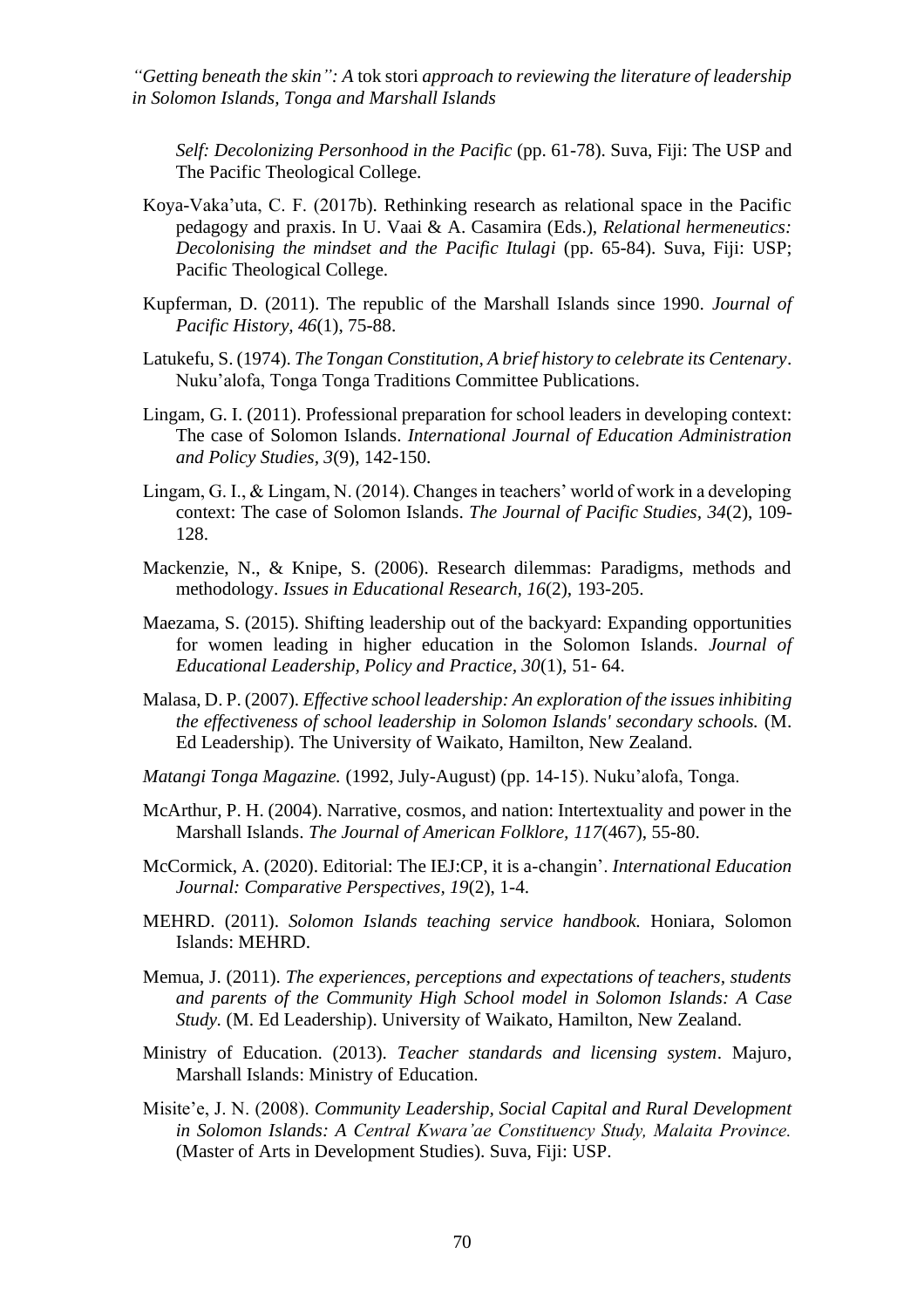- Mizzi, R. (2013). Crossing borders to teach: A literature review of (dis) location, interconnectedness, and pedagogy. *Canadian Journal for the Study of Adult Education, 25*(2), 53-64.
- Palafox, N., Riklon, S., Esah, S., Rehuher, D., Swain, W., Stege, K., . . . Ruben, K. (2011). The Micronesians. In J. F. McDermott & N. Naupaka Andrade (Eds.), *People and cultures of Hawai`i: The evolution of culture and ethnicity* (pp. 295- 315). University of Hawai'i Press.
- Paongo, K. (1999). *A Vision for the Call: A conceptualisation of educational administration for the improvement of the Free Wesleyan education system in Tonga.* (PhD). University of Queensland, Brisbane, Australia.
- Paulsen, I., & Spratt, R. (2020). When evaluation and learning are the intervention. In S. Johannson-Fua, R. Jesson, R. Spratt, & E. Coxon (Eds.), *Relationality and learning in Oceania* (pp. 135-). Amsterdam, Netherlands: Brill | Sense.
- Petersen, G. (2006). Micronesia's breadfruit revolution and the evolution of a culture area. *Archaeology in Oceania, 41*(2), 82-92. Retrieved from www.jstor.org/stable/40387342
- Petersen, G. (2009). *Traditional Micronesian societies: Adaptation, Integration, and political organization in the central Pacific.* University of Hawaii Press.
- Pollard, A. (2006). *Painaha: Gender and leadership in 'Are'Are Society, the South Sea Evangelical Church and parliamentary Leadership-Solomon Islands.* (PhD). Victoria University of Wellington, Wellington, New Zealand.
- Pollard, A., & Walker, A. R. (2000). *Givers of wisdom, labourers without gain: Essays on women in the Solomon Islands*. Suva, Fiji: Institute of Pacific Studies, USP; USP Centre in Solomon Islands.
- Pollard, E. J. M., Thaman, R., Brodie, G., & Morrison, C. (2015). Threatened biodiversity and traditional ecological knowledge: associated beliefs, customs, and uses of herpetofauna among the 'Are'Are on Malaita Island, Solomon Islands*. Ethnobiology Letters, 6*(1)*, 99-110.*
- Pollock, N. (1974). Landholding on Namu atoll Marshall Islands. In H. P. Lundsgaarde (Ed.), *Land tenure in Oceania.* (pp. 100-129). University of Hawai'i Press.
- Rodie, P. (2011). *The perceptions of beginning secondary teachers about their professional learning experiences in the Solomon Islands context.* (PhD). University of Waikato, Hamilton, New Zealand.
- Rogers, G. (1977). The father's sister is black: A consideration of female rank and powers in Tonga. *Journal of Polynesian Society, 86*(2), 157-182.
- Rouikera, C. (2013). *The impact of a professional development programme on the effectiveness of school leaders in Solomon Islands.* (M.Ed Leadership). University of Waikato, Hamilton, New Zealand.
- Rowland, C. (2016). Women and Leadership in Solomon Islands. https://www.pacwip.org/wp-content/uploads/2017/11/IWDA-Solomon-Islandsdesk-review-2016.docx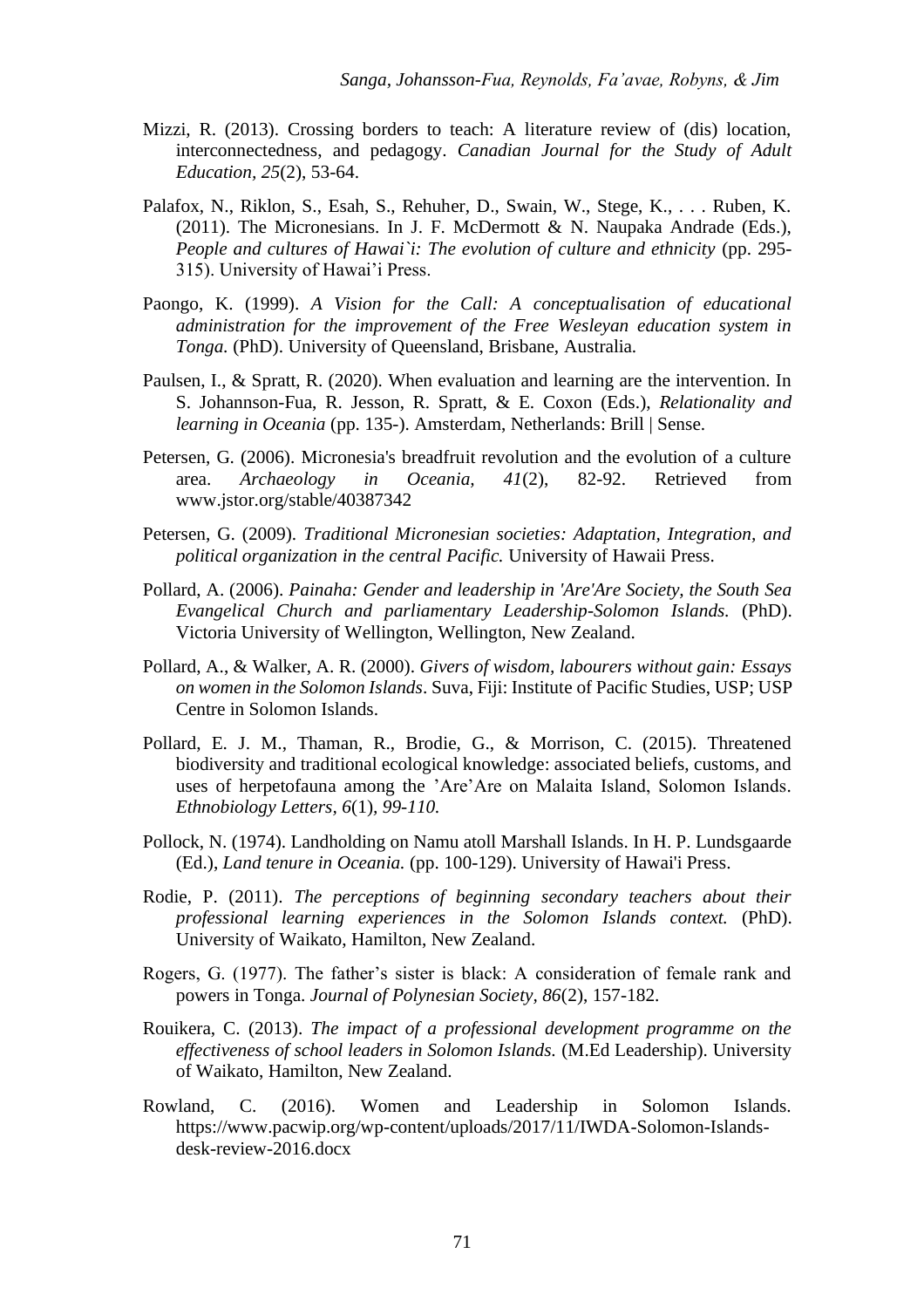- Rudiak-Gould, P. (2011). *Facing climate change in the Marshall Islands: A study in the cultural cognition of risk.* (PhD). Jesus College, University of Oxford, Oxford, UK. https://ora.ox.ac.uk/objects/uuid:941ace10-3bd7-43e6-894e-28399c80a5be/download\_file?file\_format=pdf&safe\_filename=Facing%2Bclimat e%2Bchange%2Bin%2Bthe%2BMarshall%2BIslands.pdf&type\_of\_work=Thesis
- Ruqebatu, C. B. (2008). *Highly effective school principalship: An investigation of the views of six Solomon Islands' Community High School principals of what constitutes highly effective school principalship and their views on issues that impede their effective practice.* (Master of Educational Leadership). The University of Waikato, Hamilton, New Zealand.
- Sanga, K. (2003). A context-sensitive approach to educational aid. *Directions: Journal of Educational Studies, 25*(1-2), 28-39.
- Sanga, K. (2008). *Domains of social relationships and influence in Pacific states*. Paper presented at the AUSAID-ANU International conference: Gender, Youth & Economic Empowerment in the Pacific, Canberra, Australia.
- Sanga, K. (2009). *The Pacific public servant: Serving three masters?* Paper presented at the Graduate School of Public Policy, University of Saskatchewan, Canada.
- Sanga, K. (2015). Where are the cowrie shells hidden? Repositories of an Indigenous Pacific ethical system. *Micronesian Educator*, *21*, 14-21. <https://core.ac.uk/download/pdf/77223758.pdf#page=21>
- Sanga, K. (2017). Leadership development through friendship and storytelling. In U. Vaai & A. Casamira (Eds.), *Relational hermeneutics: Decolonising the mindset and the Pacific Itulagi* (pp. 101-113). Suva, Fiji: The University of the South Pacific Press; Pacific Theological College.
- Sanga, K., & Houma, S. (2004). Solomon Islands principalship: Roles perceived, performed, preferred and expected. *Directions: Journal of Educational Studies*, *26*(1), 55-69.
- Sanga, K., Johannson-Fua, S., Nabobo-Baba, U., & Reynolds, M. (2020). The keynoteas-storied-discussion: A Pacific departure. *International Education Journal: Comparative Perspectives*, *19*(2), 8-19.
- Sanga, K., Maebuta, J., Johansson-Fua, S., & Reynolds, M. (2020). Re-thinking contextualisation in Solomon Islands school leadership professional learning and development. *Pacific Dynamics*, *4*(1), 17-29.
- Sanga, K., & Maneipuri, J. (2002). School changes and the Solomon Islands secondary principal. *Directions: Journal of Education Studies*, 2(2), 40-59.
- Sanga, K., & Reynolds, M. (2017). To know more of what it is and what it is not: Pacific research on the move. *Pacific Dynamics, 1*(2), 199-204.
- Sanga, K., & Reynolds, M. (2019). Melanesian tok stori in leadership development: Ontological and relational implications for donor-funded programmes in the Western Pacific. *International Education Journal: Comparative Perspectives*, 17(4), 11-26.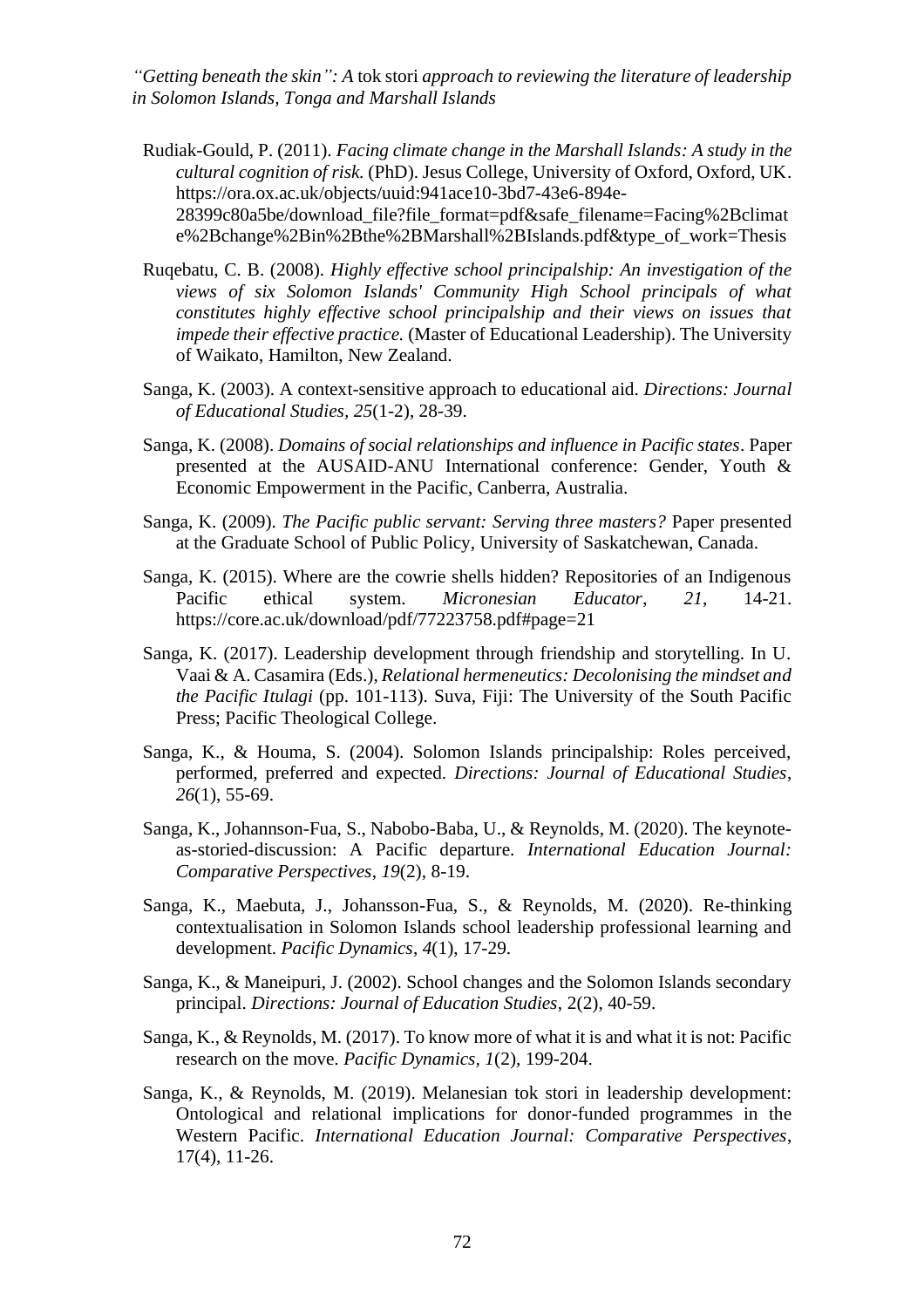- Sanga, K., & Reynolds, M. (2020). Covid-19, academic culture and the "digital practice turn". *WCCES Chronicles*, *4*(2). https://www.worldcces.org/article-3-by-sanga- reynolds.html
- Sanga, K., Reynolds, M., Houma, S., & Maebuta, J. (2020). Tok stori as pedagogy: an approach to school leadership education in Solomon Islands. *The Australian Journal of Indigenous Education*, 1-8.
- Sanga, K., Reynolds, M., Ormond, A., & Southon, P. (2021). Pacific relationalities in a critical digital space: The Wellington Southerlies as a leadership experience *Waikato Journal of Education*, *26*, 63-77. https://doi.org/10.15663/wje.v26i1
- Sanga, K., Reynolds, M., Paulsen, I., Spratt, R., & Maneipuri, J. (2018). A tok stori about tok stori: Melanesian relationality in action as research, leadership and scholarship. *Global Comparative Education*, *2*(1), 3-19. https://www.theworldcouncil.net/uploads/8/6/2/1/86214440/gce\_wccesjournal\_vo l2-no1.pdf
- Sanga, K., & Taylor, L. (2001). Partnership in an aid project: Is it a teacher-learner relationship? *Directions: Journal of Educational Studies*, *23*(1), 42-55.
- Sanga, K., & Walker, K. (2012). The Malaitan mind and teamship: Implications of Indigenous knowledge for team development and performance. *International Journal of Knowledge, Culture & Change Management*, *11*(6), 223-235.
- Sisiolo, J. (2010). *"Being" an educational leader in Choiseul Province in the Solomon Islands: A case study of the context of leadership for principals and deputy principals.* (M.Ed Leadership). The University of Waikato, Hamilton, New Zealand.
- Sisiolo, J., & Giles, D. (2011). Experiences of being a leader in Choiseul Province: Opening principals' and deputy principals' contexts of leadership. *Waikato Journal of Education*, *16*(2), 123-132.
- Snodgrass, R. (2006). Single-versus double-blind reviewing: An analysis of the literature. *ACM Sigmod Record, 35*(3), 8-21. https://doi.org/10.1145/1168092.1168094
- Spennemann, D. (2006). Freshwater lens, settlement patterns, resource use and connectivity in the Marshall Islands. *Transforming Cultures eJournal, 1*(2), 44-63. Retrieved from the state of the state of the state of the state of the state of the state of the state of the state of the state of the state of the state of the state of the state of the state of the state of the state of <https://epress.lib.uts.edu.au/journals/index.php/TfC/article/view/261>
- Stone, D. K. (2001). Changing Views, Cultural Survival-Knowledge and Power in the Marshall Islands. *Cultural Resource Management*, *24*(5), 39-40. ]
- Taafaki, I., & Fowler, M. K. (2019). *Clothing mats of the Marshall Islands: The history, the culture, and the weavers*. Kindle Direct.
- Thornberg, R., & Dunne, C. (2019). Literature review in grounded theory. In A. Bryant & K. Charmaz (Eds.), *The Sage handbook of current developments in grounded theory* (pp. 206-221). Sage.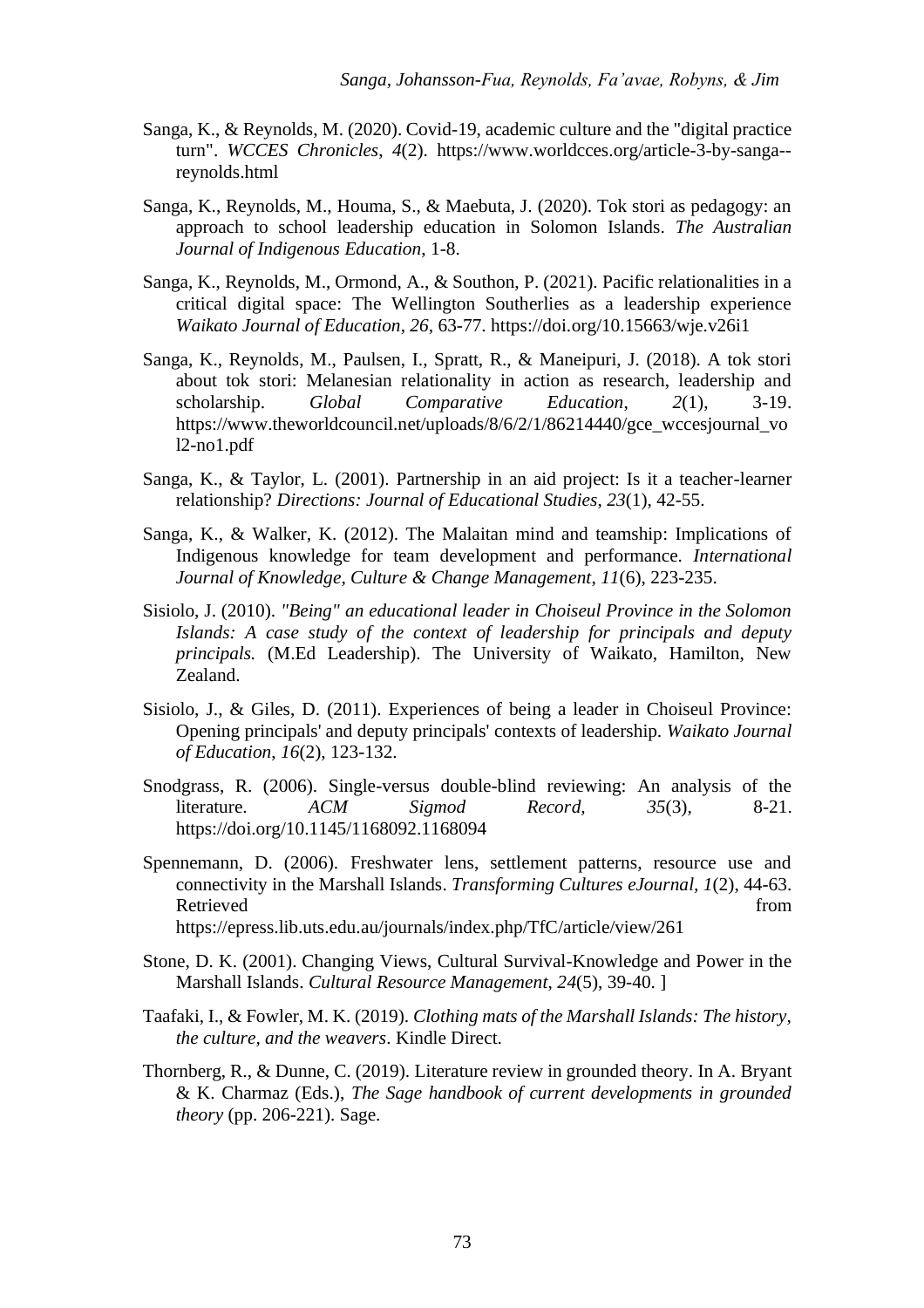- Toumu'a, R. (2014). *Pasifika success as Pasifika: Pasifika conceptualisations of literacy for success as Pasifika in Aotearoa New Zealand*. [http://repository.usp.ac.fj/7689/1/ACE\\_Aotearoa\\_report.pdf](http://repository.usp.ac.fj/7689/1/ACE_Aotearoa_report.pdf)
- Vaai, U., & Casamira, A. E. (2017). *Relational hermeneutics: Decolonisation and the Pacific itulag*i. Suva, Fiji: Pacific Theological College; USP.
- Vaai, U., & Nabobo-Baba, U. E. (2017). *The relational self*. Suva, Fiji: USP; Pacific Theological College.
- Vaioleti, T. (2011). *Talanoa, Manulua and Founga Ako: frameworks for using enduring Tongan educational ideas for Education in Aotearoa/New Zealand.* (PhD). University of Waikato, Hamilton, New Zealand.
- Vete, V. (1989). *Professional development and training needs of school principals in Tonga.* (M.Ed). Edith Cowan University, Perth, Australia.
- Vinson, J. (2017). *The story of Jebro: A Marshallese folklore tale*. [http://www.jordanvinsonmedia.com/wordpress/2017/04/22/the-story-of-jebro-a](http://www.jordanvinsonmedia.com/wordpress/2017/04/22/the-story-of-jebro-a-marshallese-folklore-tale/)[marshallese-folklore-tale/](http://www.jordanvinsonmedia.com/wordpress/2017/04/22/the-story-of-jebro-a-marshallese-folklore-tale/)
- Walsh, J. M. (2003). *Imagining the Marshalls: Chiefs, traditions and the state on the fringes of the US empire.* (PhD). University of Hawai'i, Manoa, HI. <https://scholarspace.manoa.hawaii.edu/handle/10125/1247>
- Wood, H. (2006). Three Competing Research Perspectives for Oceania. *Contemporary Pacific*, *18*(1), 33-55,213.
- Wood-Ellem, E. (1987). Queen Salote Tupou of Tonga as Tu'i Fefine'. J*ournal of Pacific History*, *22*(4), 209-227.
- Wood-Ellem, E. (1999). *Queen Salote of Tonga: The story of an era 1900-1965*. Auckland, New Zealand: Auckland University Press.
- Yukl, G. (1994). *Leadership in organizations* (3rd ed.). Prentice Hall.



This work is licensed under the Creative Commons Attribution-NoDerivatives 4.0 International License. To view a copy of this license,

visit <http://creativecommons.org/licenses/by-nd/4.0/> or send a letter to Creative Commons, PO Box 1866, Mountain View, CA 94042, USA

Authors and readers are free to copy, display and distribute this article with no changes, as long as the work is attributed to the author(s) and the International Education Journal: Comparative Perspectives (IEJ: CP), and the same license applies. More details of this Creative Commons license are available at [https://creativecommons.org/licenses/by-nd/4.0/.](https://creativecommons.org/licenses/by-nd/4.0/) The IEJ: CP is published by the Oceania Comparative and International Education Society (formerly ANZCIES) and Sydney Open Access Journals at the University of Sydney. Articles are indexed in ERIC, Scimago Journal (SJR)Ranking / SCOPUS. The IEJ:CP is a member of the Free Journal Network: <https://freejournals.org/>